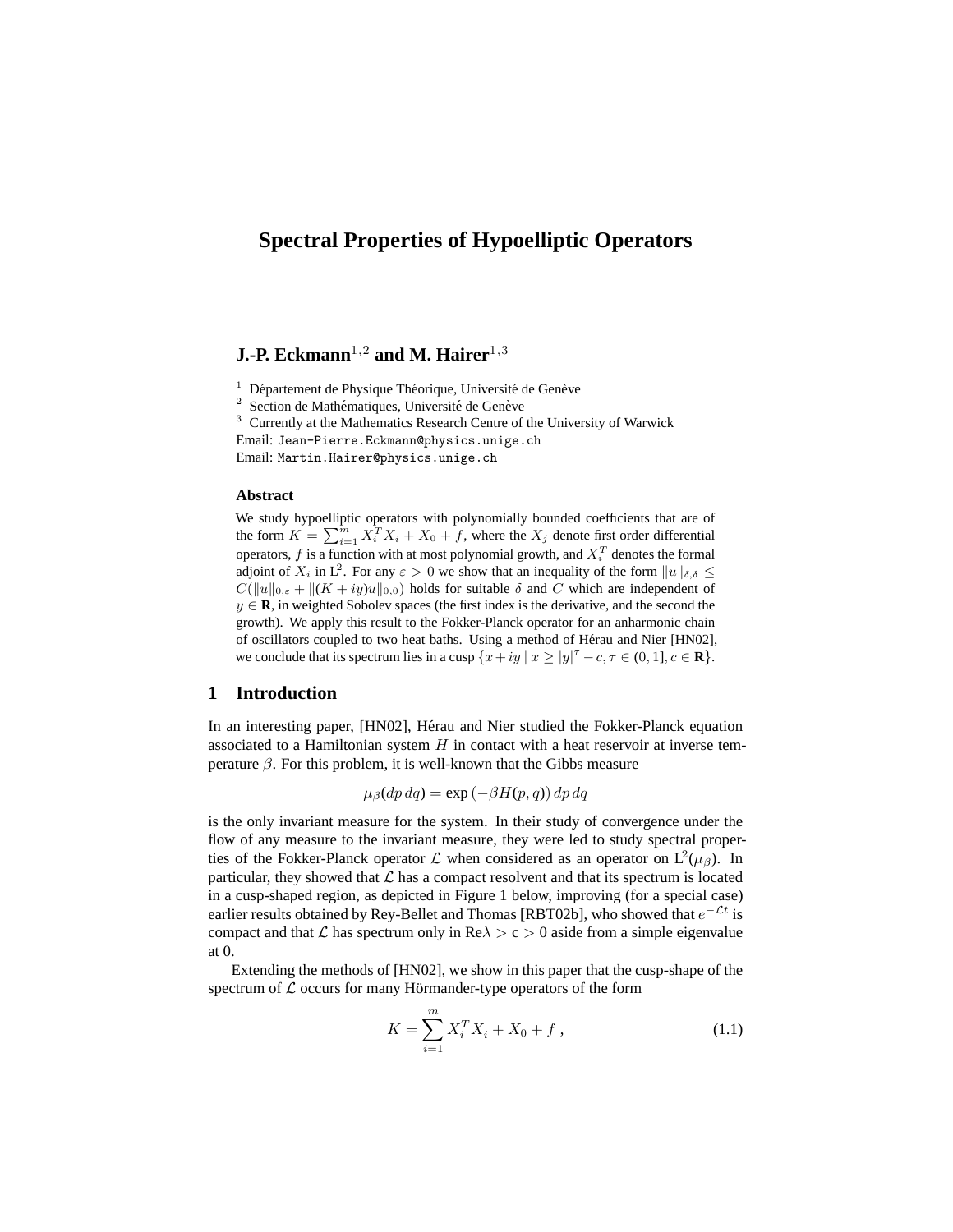

**Figure 1** Cusp containing the spectrum of  $\mathcal{L}$ .

(the symbol  $^T$  denotes the formal adjoint in  $L^2$ ) when the family of vector fields  $\{X_j\}_{j=0}^m$  is sufficiently non-degenerate (see Definition 2.1 and assumption  $b_1$  below) and some growth condition on f holds.

The main motivation for our paper comes from the study of the model of heat conduction proposed in [EPR99a] and further studied in [EPR99b, EH00, RBT00, RBT02b, RBT02a]. These papers deal with Hamiltonian anharmonic chains of pointlike particles with nearest-neighbor interactions whose ends are coupled to heat reservoirs modeled by linear classical field theories. Our results improve the detailed knowledge about the spectrum of the generator  $\mathcal L$  of the associated Markov process, see Sect. 5. As a by-product, our paper also gives a more elegant analytic proof of the results obtained in [EH00]. A short probabilistic proof has already been obtained in [RBT02b].

The main technical result needed to establish the cusp-form of the spectrum is the Sobolev estimate Theorem 4.1 which seems to be new.

#### **Acknowledgements**

We thank G. van Baalen and E. Zabey for helpful remarks, as well as a careful referee for pointing out many misprints. This work was partially supported by the Fonds National Suisse.

### **2 Setup and Notations**

We will derive lower bounds for hypoelliptic operators with polynomially bounded coefficients that are of the form (1.1). We start by defining the class of functions and vector fields we consider.

# **2.1 Notations**

For  $N \in \mathbf{R}$ , we define the set  $\mathbf{Pol}_0^N$  of polynomially growing functions by

$$
\mathbf{Pol}_0^N = \left\{ f \in \mathcal{C}^\infty(\mathbf{R}^n) \middle| \forall \alpha, \sup_{x \in \mathbf{R}^n} \left( 1 + ||x|| \right)^{-N} |\partial^\alpha f(x)| \le C_\alpha \right\}. \tag{2.1}
$$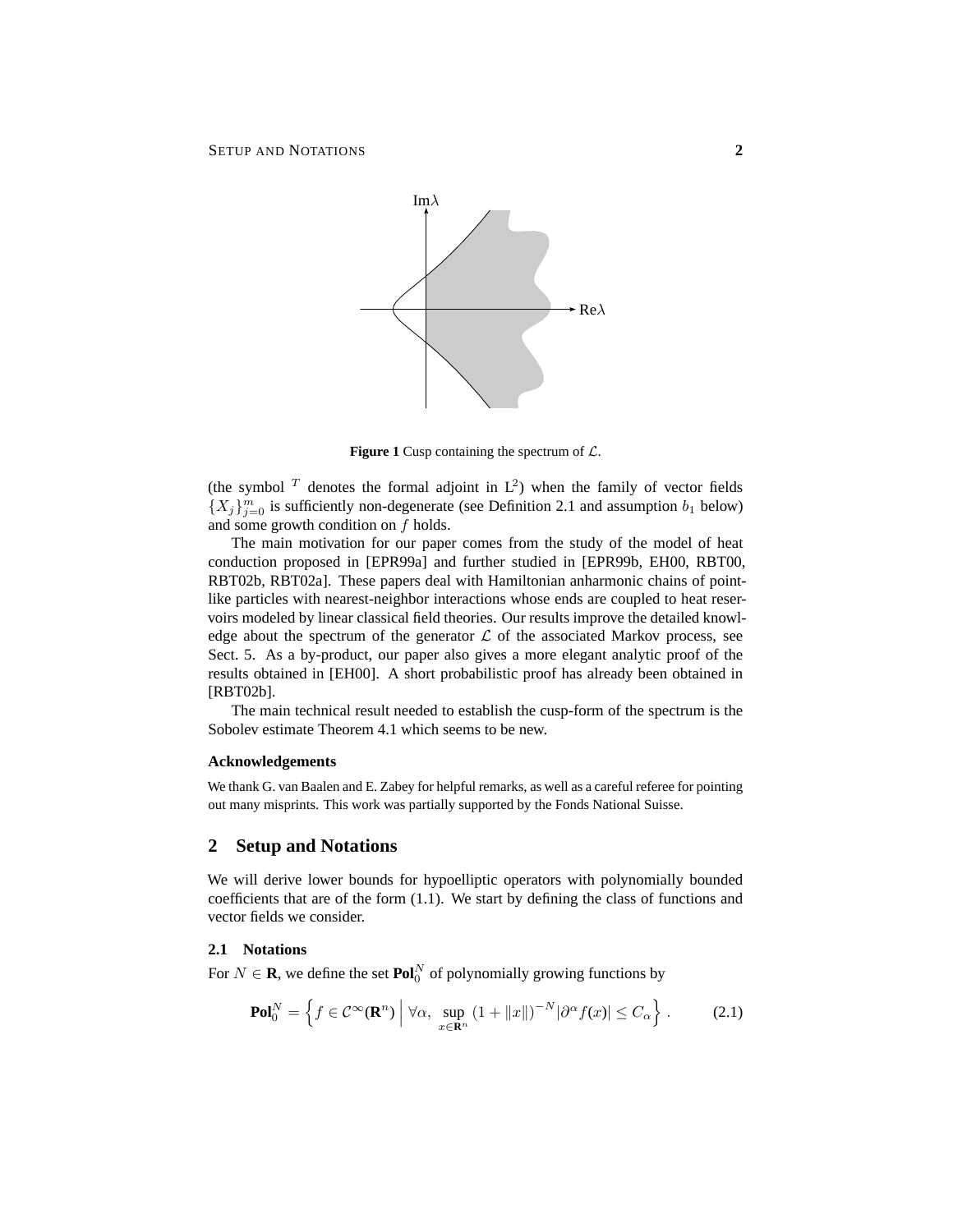In this expression,  $\alpha$  denotes a multi-index of arbitrary order. We also define the set **Pol**<sup>N</sup> of vector fields in  $\mathbb{R}^n$  that can be written as

$$
G = G_0(x) + \sum_{j=1}^n G_j(x)\partial_j , \qquad G_i \in \text{Pol}_0^N.
$$

One can similarly define sets  $\text{Pol}_k^N$  of kth order differential operators. It is clear that if  $X \in \text{Pol}_k^N$  and  $Y \in \text{Pol}_{\ell}^M$ , then  $[X, Y] \in \text{Pol}_{k+\ell-1}^{N+M}$ . If f is in  $\text{Pol}_{0}^N$ , but not in  $\text{Pol}_{0}^{N+\varepsilon}$ for any  $\varepsilon > 0$ , we say it is of degree N.

#### **2.2 Hypotheses**

**Definition 2.1** *A family*  $\{A_i\}_{i=1}^m$  *of vector fields in*  $\mathbf{R}^n$  *with*  $A_i = \sum_{j=1}^n A_{i,j} \partial_j$  *is called* non-degenerate *if there exist constants* N *and* C *such that for every*  $x \in \mathbb{R}^n$  *and*  $\vec{e}$  *every vector*  $v \in \mathbf{R}^n$  *one has the bound* 

$$
||v||^2 \le C (1 + ||x||^2)^N \sum_{i=1}^m \langle A_i(x), v \rangle^2
$$
,

with  $\langle A_i(x), v \rangle = \sum_{j=1}^n A_{i,j}(x) v_j$ .

The conditions on  $K$  which we will use below are taken from the following list.

- a. The vector fields  $X_j$  with  $j = 0, ..., m$  belong to  $\text{Pol}_1^N$  and the function f belongs to  $\mathbf{Pol}_0^N$ .
- $b_0$ . There exists a finite number M such that the family consisting of  $\{X_i\}_{i=0}^m$ ,  $\{[X_i, X_j]\}_{i,j=0}^m$ ,  $\{[[X_i, X_j], X_k]\}_{i,j,k=0}^m$  and so on up to commutators of rank  $M$  is non-degenerate.
- $b_1$ . There exists a finite number M such that the family consisting of  $\{X_i\}_{i=1}^m$ ,  $\{[X_i, X_j]\}_{i,j=0}^m$ ,  $\{[[X_i, X_j], X_k]\}_{i,j,k=0}^m$  and so on up to commutators of rank  $\cal M$  is non-degenerate.

The difference between  $b_0$  and  $b_1$  is in the inclusion of the vector field  $X_0$  (in  $b_0$ ), so that  $b_1$  is stronger than  $b_0$ .

**Definition 2.2** *We call*  $K_0$  *the class of operators of the form of (1.1) satisfying a and*  $b_0$  *above, and*  $\mathcal{K}_1$  *the class of those satisfying a and*  $b_1$ *. Clearly,*  $b_1$  *is more restrictive than*  $b_0$  *and therefore*  $K_1 \subset K_0$ *.* 

**Remark 2.3** If K is in  $\mathcal{K}_0$  then K is hypoelliptic. If K is in  $\mathcal{K}_1$  then  $\partial_t + K$  is hypoelliptic.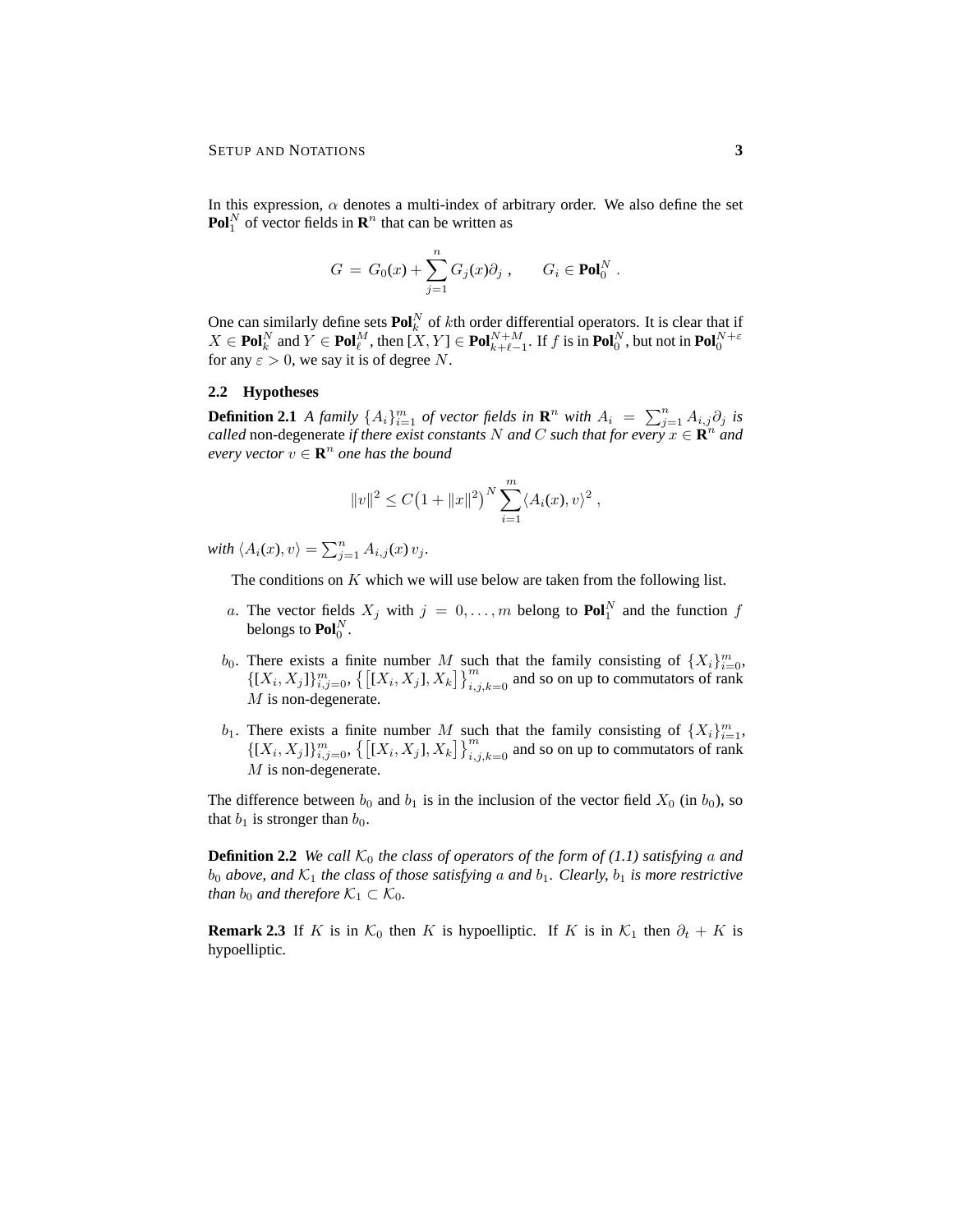### **3 Localized Bound**

The main result of this section is Theorem 3.1 which provides bounds for localized test functions.

We let  $\mathcal{B}(x)$  denote the unit cube around  $x \in \mathbb{R}^n$ :

$$
\mathcal{B}(x) = \left\{ y \in \mathbf{R}^n \middle| |y_j - x_j| \leq 1, j = 1, \ldots, n \right\}.
$$

To formulate our bounds, we introduce the operator  $\Lambda$ , defined as the positive square root of  $\Lambda^2 = 1 - \sum_{i=1}^n \partial_i^2 = 1 - \Delta$ . Later on, we will also need the multiplication operator  $\bar{\Lambda}$  defined as the positive root of (multiplication by)  $\bar{\Lambda}^2 = 1 + ||x||^2$ .

**Theorem 3.1** *Assume*  $K \in \mathcal{K}_1$ *. Then, there exist positive constants*  $\varepsilon_*, C_*,$  *and*  $N_*$ such that for every  $x \in \mathbb{R}^n$  and every  $u \in C_0^{\infty}(\mathcal{B}(x))$ , one has **uniformly** for  $y \in \mathbb{R}$ :

$$
\|\Lambda^{\varepsilon_*}u\| \le C_*(1 + \|x\|^2)^{N_*}\|u\| + \|(K+iy)u\|.
$$
 (3.1)

*If* K is in  $K_0$  *(but not in*  $K_1$ *) the same estimate holds, but the constant*  $C_*$  *will depend generally on* y*.* 1

*Proof.* The novelty of the bound is in allowing for polynomial growth of the coefficients of the differential operators. Were it not for this, the result would be a special case of Hörmander's proof of hypoellipticity of second-order partial differential operators  $[H\ddot{\text{o}}r85, Thm. 22.2.1]$ . Since the coefficients of our differential operators can grow polynomially we need to work with weighted spaces.

We introduce a family of weighted Sobolev spaces  $S^{\alpha,\beta}$  with  $\alpha,\beta \in \mathbf{R}$  as the following subset of tempered distributions  $\mathscr{S}'_n$  on  $\mathbb{R}^n$ :

$$
S^{\alpha,\beta} = \{ u \in \mathscr{S}'_n \mid \Lambda^{\alpha} \bar{\Lambda}^{\beta} u \in \mathcal{L}^2(\mathbf{R}^n) \} .
$$

We equip this space with the scalar product

$$
\langle f, g \rangle_{\alpha, \beta} = \langle \Lambda^{\alpha} \bar{\Lambda}^{\beta} f, \Lambda^{\alpha} \bar{\Lambda}^{\beta} g \rangle_{L^2}, \qquad (3.2)
$$

writing also  $\langle \cdot, \cdot \rangle_{\alpha}$  instead of  $\langle \cdot, \cdot \rangle_{\alpha,0}$ . We also use the corresponding norms  $\| \cdot \|_{\alpha,\beta}$ . Note that these spaces are actually a particular case of the more general class of Sobolev spaces introduced in [BC94].

The following lemma lists a few properties of the spaces  $S^{\alpha,\beta}$  that will be useful in the sequel. We postpone its proof to Appendix A.

**Lemma 3.2** *Let*  $\alpha, \beta \in \mathbf{R}$ *. We have the following:* 

- *a*. Embedding: *For*  $\alpha' \geq \alpha$  *and*  $\beta' \geq \beta$ *, the space*  $S^{\alpha',\beta'}$  *is continuously embedded into* S α,β*. The embedding is compact if and only if both inequalities are strict.*
- *b.* Scales of spaces: *The operators*  $\Lambda^{\gamma}$  *and*  $\bar{\Lambda}^{\gamma}$  *are bounded from*  $S^{\alpha,\beta}$  *into*  $S^{\alpha-\gamma,\beta}$ and  $S^{\alpha,\beta-\gamma}$  respectively. If  $X \in \text{Pol}_k^N$  then X is bounded from  $S^{\alpha,\beta}$  into  $S^{\alpha-k,\beta-N}$ .

<sup>&</sup>lt;sup>1</sup>The norms are  $L^2$  norms.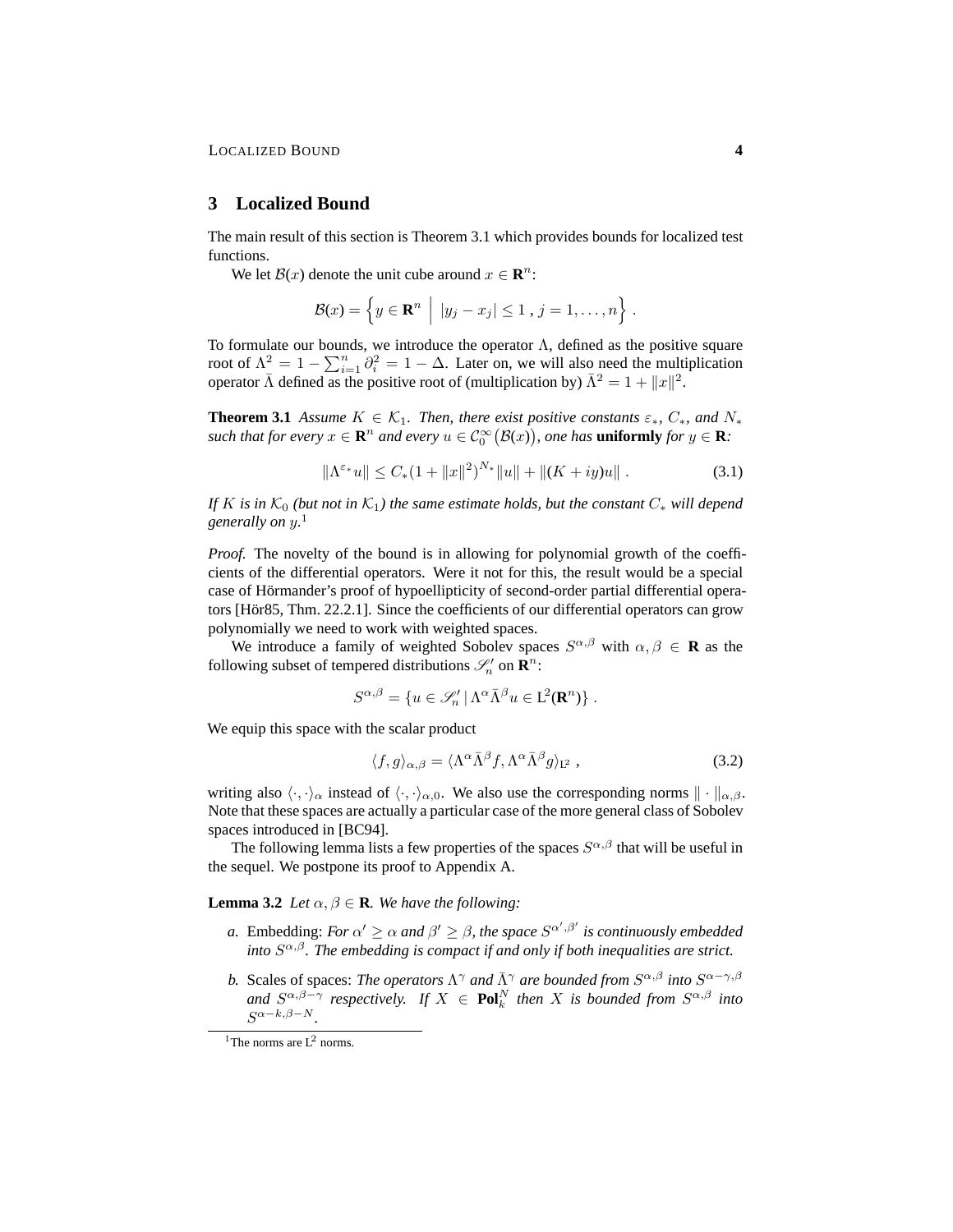#### LOCALIZED BOUND **5**

*c.* Polarization: *For every*  $\alpha, \beta \in \mathbf{R}$ *, one has the bound* 

$$
|\langle f,g \rangle_{\alpha,\beta}| \leq C \|f\|_{\alpha',\beta'} \|g\|_{\alpha'',\beta''}, \quad \alpha' + \alpha'' = 2\alpha, \ \beta' + \beta'' = 2\beta,
$$

*which holds for all f and g belonging to the Schwartz space*  $\mathscr{S}_n$ *. The constant* C *may depend on the indices.*

- *d.* Commutator: Let  $X \in \text{Pol}_k^N$  and  $Y \in \text{Pol}_{k'}^N$ . For every  $\gamma \in \mathbf{R}$ ,  $[X, \Lambda^\gamma]$  is *bounded from*  $S^{\alpha,\beta}$  *into*  $S^{\alpha+1-k-\gamma,\beta-N}$ *. Similarly,*  $[X,[Y,\Lambda^{\gamma}]]$  *is bounded from*  $S^{\alpha, \beta}$  *into*  $S^{\alpha+2-k-k'-\gamma, \beta-N-N'}$ .
- *e.* Adjoint: Let  $X \in \text{Pol}_k^N$  and let  $f, g \in \mathscr{S}_n$ . Then

$$
\langle f, Xg \rangle_{\alpha, \beta} = \langle X^T f, g \rangle_{\alpha, \beta} + R(f, g) ,
$$

*where the bilinear form* R *satisfies the bound*

$$
|R(f,g)| \leq C||f||_{\alpha',\beta'}||g||_{\alpha'',\beta''},
$$

*with*

$$
\alpha' + \alpha'' = 2\alpha + k - 1, \quad \beta' + \beta'' = 2\beta + N. \tag{3.3}
$$

*The constant* C *may depend on the indices.*

**Remark 3.3** A special case of point *e*. is given by  $k = 1$ . Since  $X<sup>T</sup>$  and  $-X$  then differ only by a function in  $\text{Pol}_0^N$ , one can write

$$
\langle f, Xg \rangle_{\alpha,\beta} = -\langle Xf, g \rangle_{\alpha,\beta} + R'(f,g),
$$

with the bilinear form  $R'$  satisfying the same bounds as  $R$ .

**Notation 3.4** *We write*  $K_y$  *instead of*  $K + iy$ *. We also introduce the notation*  $\Phi \leq \mathscr{B}$ *to mean: There exist constants* C *and* N *independent of* x *and* y *such that for all*  $u \in C_0^{\infty}(\mathcal{B}(x))$ :

$$
\Phi \leq C \left(1 + \|x\| \right)^N (\|u\| + \|K_y u\|) .
$$

We will show below that

$$
||A\Lambda^{\varepsilon-1}u|| \leq \mathcal{B},\tag{3.4}
$$

holds for A taking values among all of the vector fields appearing in  $b_1$  or  $b_0$ . Assuming (3.4) one completes the proof of Theorem 3.1 as follows: Notice that if the collection  ${A_i}_{i=1}^k$  is non-degenerate, then

$$
\|\Lambda u\|^2 \leq \|u\|^2 + C_1 (1 + \|x\|^2)^{N_1} \sum_{i=1}^k \|A_i u\|^2,
$$

for every  $x \in \mathbb{R}^n$  and every  $u \in C_0^\infty(\mathcal{B}(x))$ . Therefore, by (3.4) we find

$$
||u||_{\varepsilon}^{2} = ||\Lambda \Lambda^{\varepsilon-1} u||^{2} \leq ||\Lambda^{\varepsilon-1} u||^{2} + C_{1} (1 + ||x||^{2})^{N_{1}} \sum_{i=1}^{k} ||A_{i} \Lambda^{\varepsilon-1} u||^{2} \leq \mathscr{B}^{2}.
$$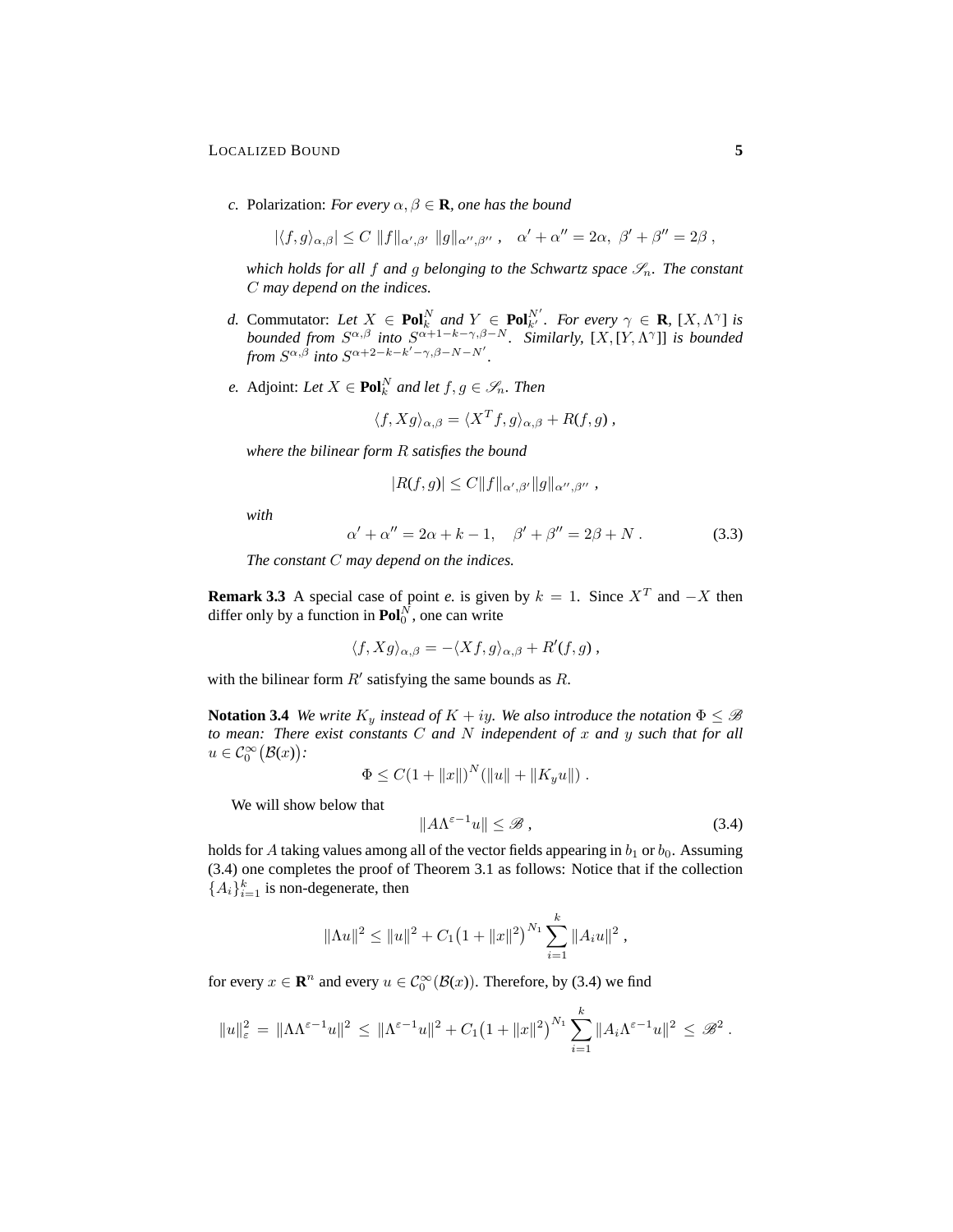Polarizing, we obtain:

$$
||u||_{\varepsilon/2}^{2} \leq ||u|| \, ||u||_{\varepsilon} \leq C_{2} ||u|| (1 + ||x||^{2})^{N_{2}} (||u|| + ||K_{y}u||)
$$
  
\n
$$
\leq C_{2}^{2} ||u||^{2} (1 + ||x||^{2})^{2N_{2}} + (||u|| + ||K_{y}u||)^{2}
$$
  
\n
$$
\leq (C_{2} ||u|| (1 + ||x||^{2})^{N_{2}} + ||u|| + ||K_{y}u||)^{2},
$$

and hence (3.1) follows with  $\varepsilon_* = \varepsilon/2$ ,  $N_* = N_2$ , and  $C_* = C_2 + 1$ . It remains to prove (3.4).

**Remark 3.5** To the end of this proof, we use the symbols  $C$  and  $N$  to denote generic positive constants which may change from one inequality to the next.

By the bound on  $[A, \Lambda^{\varepsilon-1}]$  of Lemma 3.2(d)—and the fact that  $u \in C_0^{\infty}(\mathcal{B}(x))$ implies  $||u||_{0,N} \leq C(1+||x||^2)^{N/2}||u||$  for every  $N > 0$ —we will have shown (3.4) if we can prove

$$
||Au||_{\varepsilon-1} \leq \mathcal{B} \tag{3.5}
$$

Notice that by Lemma 3.2(b), the estimate (3.5) yields

$$
||Au||_{\varepsilon-1,\gamma}^2 \le C_{\gamma} (1+||x||^2)^{\gamma+N} (||u||^2+||K_y u||^2), \qquad (3.6)
$$

for every  $\gamma > 0$ ,  $x \in \mathbb{R}^n$ , and  $u \in C_0^{\infty}(\mathcal{B}(x))$ .

To prove (3.5), we proceed as follows. First, we verify it for  $A = X_i$  with  $i =$  $1, \ldots, m$  (as well as for  $A = X_0$  in the case  $\mathcal{K}_0$ ). The remaining bounds are shown by induction. The induction step consists in proving that if (3.5) holds for some  $A \in \text{Pol}_1^N$ then

$$
||[A, X_i]u||_{\varepsilon/8 - 1} \le \mathcal{B} \text{ for } i = 0, \dots, m. \tag{3.7}
$$

**The first step.** By the definition of K and the fact that  $X_i$  maps  $C_0^{\infty}(\mathcal{B}(x))$  into itself, we see that

$$
||X_i u|| \leq \mathcal{B}, \quad i = 1, \dots, m \,, \tag{3.8}
$$

that is, (3.5) holds for  $\varepsilon \leq 1$  and  $A = X_i$ .

We next show that it also holds for  $A = X_0$  whenever  $\varepsilon \leq 1/2$ . (This will be the only place in the proof where  $C$  depends on  $y$ , but we need this estimate only for the case  $\mathcal{K}_0$ .) Using (1.1) and Lemma 3.2(c), we can write

$$
||X_0u||^2_{-1/2} \le ||X_0u||_{-1} (||K_yu|| + ||fu|| + |y|| ||u||) + \sum_{i=1}^m \langle X_0u, X_i^T X_iu \rangle_{-1/2}.
$$

Using Lemma 3.2(b) to estimate  $||X_0u||_{-1}$ , the first term is bounded by  $\mathscr{B}^2$ , so it remains to bound  $\langle X_0u, X_i^TX_iu\rangle_{-1/2}$ . Using this time Lemma 3.2(e), (with  $\alpha = -\frac{1}{2}$ and  $\beta = 0$ , we write

$$
\langle X_0 u, X_i^T X_i u \rangle_{-1/2} = \langle X_i X_0 u, X_i u \rangle_{-1/2} + R(X_0 u, X_i u) , \qquad (3.9)
$$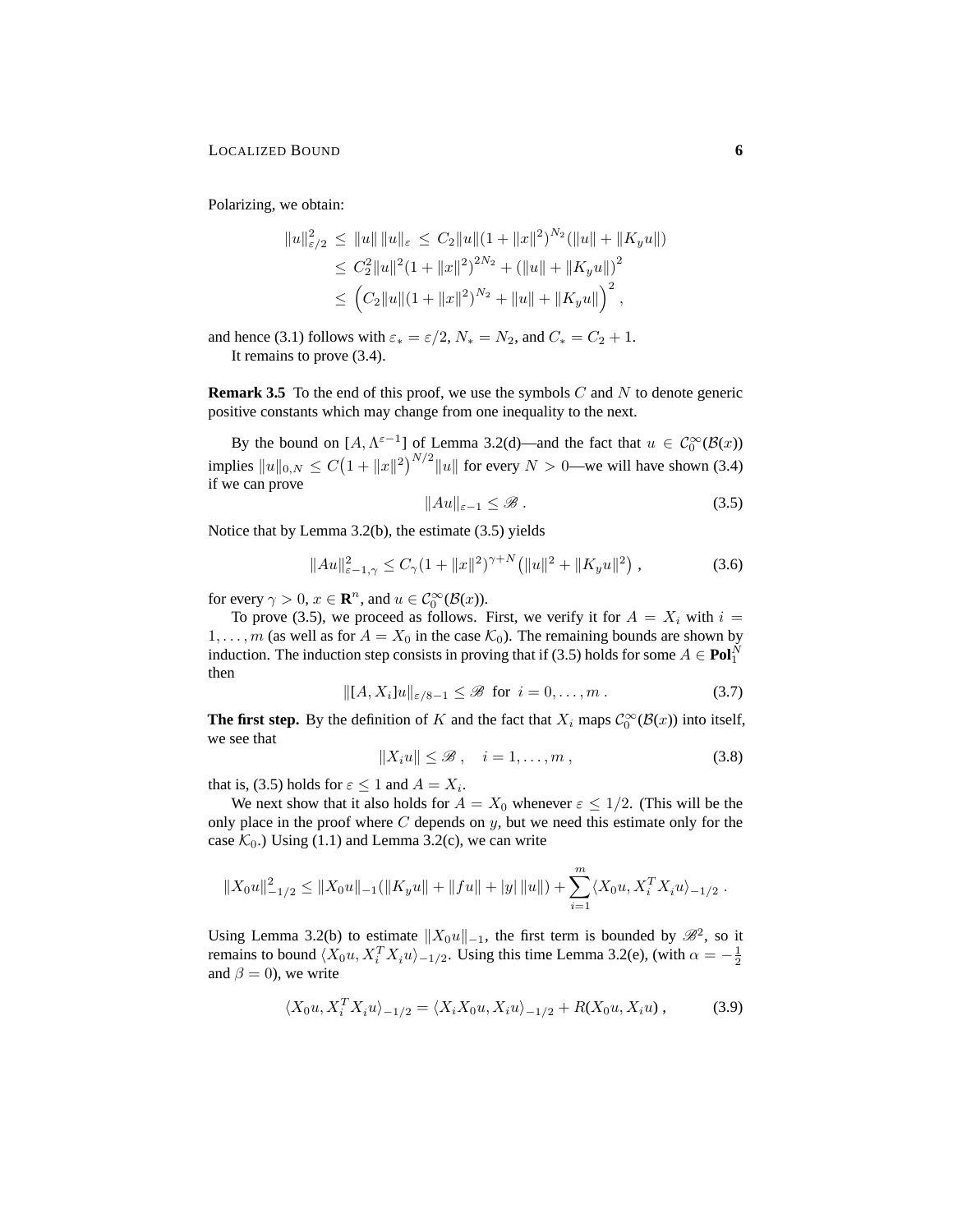where  $R(X_0u, X_iu)$  is bounded by  $C(1 + ||x||)^N ||X_0u||_{-1} ||X_iu||$ , which in turn is bounded by  $\mathscr{B}^2$ , using the previous bounds on  $||X_0u||_{-1}$  and  $||X_iu||$ . The first term of (3.9) can be written as

$$
|\langle X_i X_0 u, X_i u \rangle_{-1/2}| \leq C ||X_i X_0 u||_{-1} ||X_i u||
$$
.

Since  $||X_iu|| \leq \mathcal{B}$  by (3.8), we only need to bound  $||X_iX_0u||_{-1}$  by  $\mathcal{B}$ . This is achieved by writing

$$
||X_i X_0 u||_{-1} \le ||X_0 X_i u||_{-1} + ||[X_i, X_0] u||_{-1} .
$$

The second term is bounded by  $\mathscr B$  using Lemma 3.2(b). The first term is also bounded by  $\mathscr{B}$  since  $||X_i u||_{0,N} \leq C(1 + ||x||)^N ||X_i u||$  and  $X_0$  is bounded from  $S^{0,N}$  into  $S^{-1,0}$  (for some N) by Lemma 3.2(b). Therefore, we conclude that

$$
||X_0 u||_{-1/2} \le \mathcal{B} \,, \tag{3.10}
$$

where  $C$  will in general depend on  $y$ .

**The inductive step.** Let  $A \in \text{Pol}_1^N$  and assume that (3.5) holds. We show that a similar estimate (with different values for  $\varepsilon$ , C, and N) then also holds for  $B = [A, X_i]$  with  $i = 0, \ldots, m$ . We distinguish the case  $i = 0$  from the others.

**The case**  $i > 0$ **.** We assume that (3.5) holds and we estimate  $||Bu||_{\varepsilon'-1}$  for some  $\varepsilon' \leq 1/2$  to be fixed later. We obtain

$$
||Bu||_{\varepsilon'-1}^2 = \langle Bu, AX_i u \rangle_{\varepsilon'-1} - \langle Bu, X_i Au \rangle_{\varepsilon'-1} = T_1 + T_2.
$$

Both terms  $T_1$  and  $T_2$  are estimated separately. For  $T_1$ , we get from Remark 3.3:

$$
T_1 = -\langle ABu, X_i u \rangle_{\varepsilon' - 1} + R(Bu, X_i u) ,
$$

where (since  $\varepsilon' \leq 1/2$ ),

$$
|R(Bu, X_i u)| \le C(1 + ||x||)^N ||Bu||_{-1} ||X_i u|| \le C(1 + ||x||)^N ||u|| ||X_i u|| \le \mathcal{B}^2.
$$
\n(3.11)

The term  $\langle ABu, X_i u \rangle_{\varepsilon' - 1}$  is written as

$$
|\langle ABu, X_i u \rangle_{\varepsilon'-1}| \leq ||BAu||_{2\varepsilon'-2} ||X_i u|| + ||[A, B]u||_{-1} ||X_i u||.
$$

The second term is bounded by  $\mathscr{B}^2$  like in (3.11). The first term is also bounded by  $\mathscr{B}^2$ by combining Lemma 3.2(b) with the induction assumption in its form (3.6) (taking  $2\varepsilon' \leq \varepsilon$ ). The estimation of  $T_2$  is very similar: we write again

$$
T_2 = -\langle X_i B u, A u \rangle_{\varepsilon'-1} + R(B u, A u) . \tag{3.12}
$$

The first term is bounded by  $C||X_iBu||_{-1}||Au||_{2\varepsilon'-1}$ . The second factor of this quantity is bounded by  $\mathscr{B}$  by the inductive assumption, while the first factor is bounded by

$$
||X_iBu||_{-1} \le ||BX_i u||_{-1} + ||[B, X_i]u||_{-1} \le \mathcal{B}, \qquad (3.13)
$$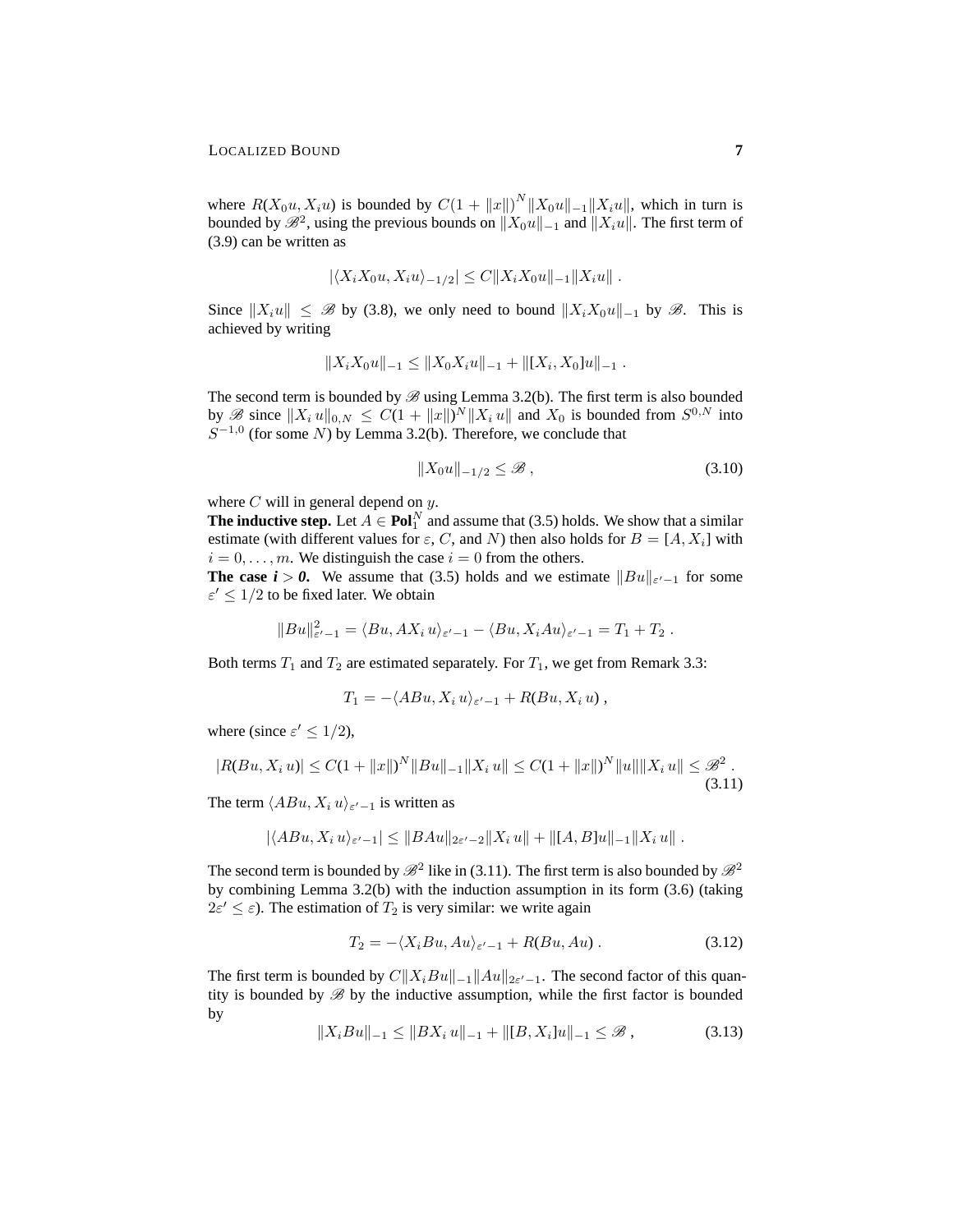using Lemma 3.2(b) and the estimate  $||X_iu||_{0,N} \leq \mathscr{B}$ . The remainder R of (3.12) is bounded by

$$
|R(Bu, Au)| \leq C(1 + ||x||)^N ||Bu||_{-1} ||Au||_{2\varepsilon'-1},
$$

which is bounded by  $\mathscr{B}^2$ , using Lemma 3.2(b) for the first factor and the inductive assumption for the second. Combining the estimates on  $T_1$  and  $T_2$  we get

$$
||Bu||_{\varepsilon'-1} \leq \mathscr{B} \quad \text{for} \quad \varepsilon' \leq \varepsilon/2 ,
$$

which is the required estimate.

**The case**  $i = 0$ . To conclude the proof of Theorem 3.1, it remains to bound  $||Bu||_{\varepsilon'-1}$ by  $\mathscr{B}$ . In this expression,  $B = [A, X_0]$  and  $\varepsilon' > 0$  is to be fixed later. We first introduce the operator

$$
\tilde{K} = \sum_{i=1}^{m} X_i^T X_i \;,
$$

which is (up to a term of multiplication by a function) equal to the real part of  $K_y$ , when considered as an operator on  $L^2$ . We can thus write  $X_0$  as

$$
X_0 = K - \tilde{K} + f_1 = \tilde{K} - K^T + f_2,
$$

for two functions  $f_1, f_2 \in \text{Pol}_0^N$  for some N. This allows us to express B as

$$
B = [A, X_0] = AK_y + K_y^T A + [\tilde{K}, A] - 2\tilde{K}A + Af_1 - f_2A.
$$

We write  $||Bu||_{\varepsilon'-1}^2 = \langle Bu, [A, X_0]u \rangle_{\varepsilon'-1}$  and we bound separately by  $\mathcal{B}^2$  each of the terms that appear in this expression according to the above decomposition of the commutator.

The two terms containing  $f_1$  and  $f_2$  are bounded by  $\mathcal{B}^2$  using the inductive assumption. We therefore concentrate on the four remaining terms. **The term**  $AK_y$ **.** We write this term as

$$
\langle Bu, AK_yu\rangle_{\varepsilon'-1}=-\langle BAu, Kyu\rangle_{\varepsilon'-1}+\langle [A,B]u, Kyu\rangle_{\varepsilon'-1}+R(Bu,K_yu),
$$

where the two last terms are bounded by  $\mathcal{B}^2$  using Lemma 3.2(b,e). Using assumption (3.6) (assuming  $\varepsilon' \leq \varepsilon/2$ ) and Lemma 3.2(b,c), we also bound the first term by  $\mathscr{B}^2$ . **The term**  $K_y^T A$ **.** We write this term as

$$
\langle Bu, K_y^T Au \rangle_{\varepsilon'-1} = \langle K_y Bu, Au \rangle_{\varepsilon'-1} + \langle \Lambda^{2-2\varepsilon'} [K, \Lambda^{2\varepsilon'-2}] Bu, Au \rangle_{\varepsilon'-1} = T_1 + T_2.
$$

The term  $T_1$  is bounded by  $||K_yBu||_{-1}||Au||_{2\varepsilon'-1}$  by polarization. The second factor of this product is bounded by  $\mathscr{B}$ , using the induction hypothesis and the assumption  $\varepsilon' \leq \varepsilon/2$ . The first factor is bounded by

$$
||K_yBu||_{-1} \le ||BK_yu||_{-1} + ||[K, B]u||_{-1}.
$$
\n(3.14)

The first term of this sum is obviously bounded by  $\mathscr{B}$ . The second term is expanded using the explicit form of  $K$  as given in (1.1). The only "dangerous" terms appearing in this expansion are those of the form  $\|[X_i^T X_i, B] u\|_{-1}$ . They are bounded by

$$
\left\|[X_i^T X_i, B]u\right\|_{-1} \le \left\|[X_i^T, B]X_i u\right\|_{-1} + \left\|[X_i, B]X_i^T u\right\|_{-1} + \left\|\left[X_i^T, [X_i, B]\right]u\right\|_{-1}.
$$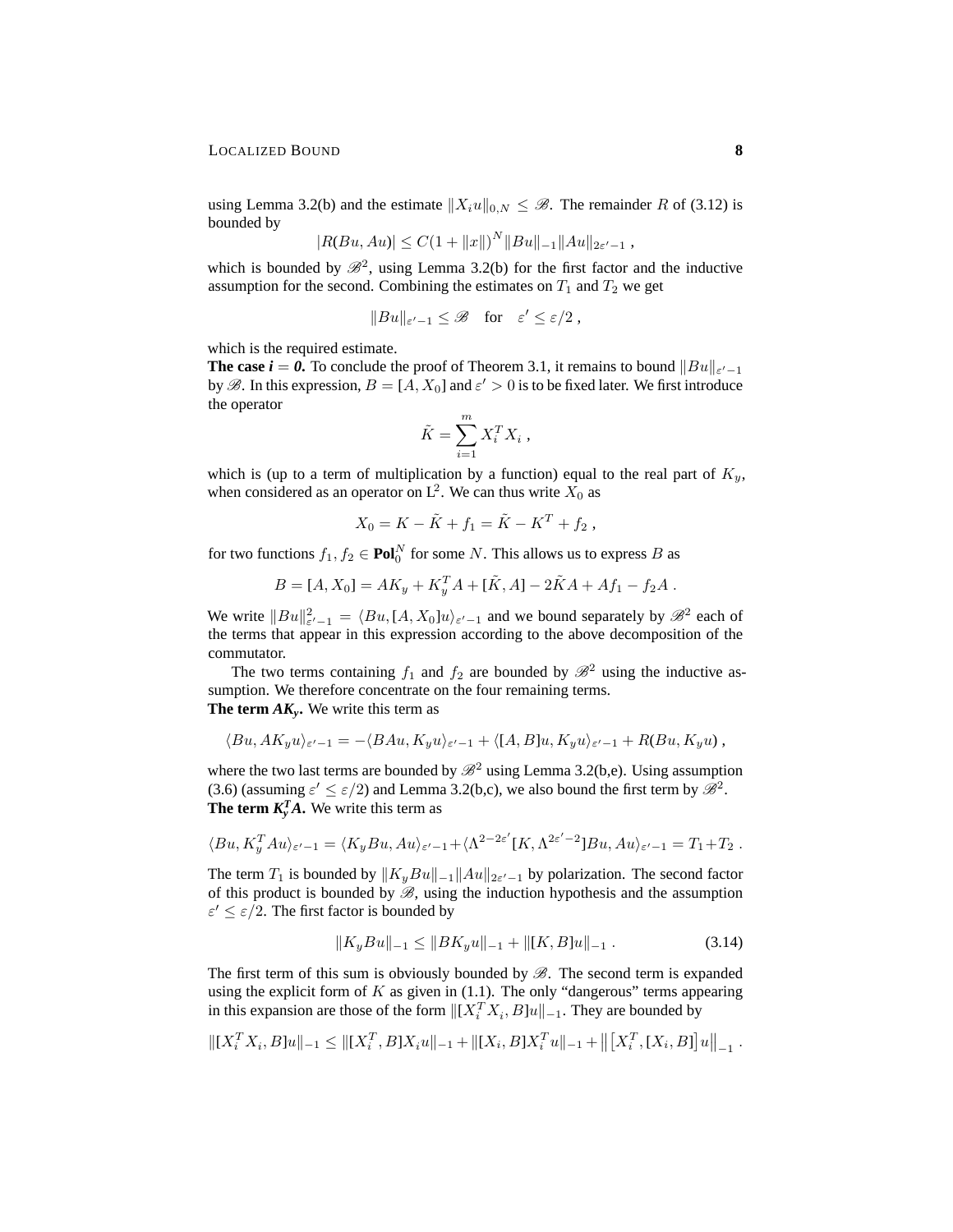The terms in this sum are bounded individually by  $\mathscr{B}$ , using the estimates on  $\|X_i u\|$ , together with Lemma 3.2(b,d). We now turn to the term  $T_2$ . We bound it by

$$
|T_2| \leq C \|\Lambda^{2-2\varepsilon'}[K,\Lambda^{2\varepsilon'-2}]Bu\|_{-1} \|Au\|_{2\varepsilon'-1} .
$$

The second factor is bounded by  $\mathscr{B}$  by the induction hypothesis, so we focus on the first factor. We again write explicitly  $K$  as in (1.1) and estimate each term separately. The two terms containing  $X_0$  and f are easily bounded by  $\mathscr{B}$  using Lemma 3.2(b,d). We also write  $X_i^T X_i = X_i^2 + Y_i$  with  $Y_i \in \text{Pol}_1^N$  and similarly bound by  $\mathscr{B}$  the terms in  $Y_i$ . The remaining terms are of the type

$$
Q_i = \|\Lambda^{2-2\varepsilon'}[X_i^2, \Lambda^{2\varepsilon'-2}]Bu\|_{-1}.
$$

They are bounded by

$$
Q_i \leq 2\|\Lambda^{2-2\varepsilon'}[X_i,\Lambda^{2\varepsilon'-2}]X_iBu\|_{-1} + \left\|\Lambda^{2-2\varepsilon'}[X_i,[X_i,\Lambda^{2\varepsilon'-2}]]Bu\right\|_{-1}.
$$

In order to bound the first term, one writes  $X_iB = BX_i + [X_i, B]$  and bounds each term separately by  $\mathscr{B}$ , using the bound  $||X_iu||_{0,\gamma} \leq \mathscr{B}$  together with Lemma 3.2(b,d). The last term is also bounded by  $\mathscr{B}$  using Lemma 3.2(d).

**The term**  $[\tilde{K}, A]$ **. We write**  $\tilde{K} = \sum_{i=1}^{m} X_i^T X_i$  **and we bound each term separately:** 

$$
\langle Bu, [X_i^T X_i, A]u \rangle_{\varepsilon'-1} = \langle Bu, X_i^T [X_i, A]u \rangle_{\varepsilon'-1} + \langle Bu, [X_i^T, A]X_i u \rangle_{\varepsilon'-1}
$$
  

$$
\equiv T_{i,1} + T_{i,2} .
$$

The first term is written as

$$
T_{i,1} = \langle X_i B u, [X_i, A] u \rangle_{\varepsilon' - 1} + R(u) ,
$$

where  $R(u)$  is bounded by  $C(1 + ||x||)^N ||Bu||_{-1} ||[X_i, A]u||_{2\varepsilon'-1}$ . The factor  $||Bu||_{-1}$ is bounded by  $\mathscr B$  using Lemma 3.2(b) and the last factor is bounded by  $\mathscr B$ , using the estimate for the case  $i \neq 0$  (we have to assume  $\varepsilon' \leq \varepsilon/4$  in order to get this bound). The term  $\langle X_iBu, [X_i, A]u \rangle_{\varepsilon'-1}$  is estimated by

$$
|\langle X_iBu, [X_i, A]u \rangle_{\varepsilon'-1}| \leq ||X_iBu||_{-1} ||[X_i, A]u||_{2\varepsilon'-1} .
$$

The first factor is bounded by  $\mathscr{B}$  as in (3.13) and the second factor is again bounded by  $\mathscr{B}$ , using the estimate for the case  $i \neq 0$ . It thus remains to bound  $T_{i,2}$ , which we write as

$$
T_{i,2} = \langle Bu, X_i[X_i^T, A]u \rangle_{\varepsilon'-1} + \langle Bu, \left[ [X_i^T, A], X_i \right] u \rangle_{\varepsilon'-1}
$$

.

,

The first term in this equation is similar to the term  $\langle Bu, X_i^T[X_i, A]u \rangle_{\varepsilon'-1}$  and is bounded by  $\mathcal{B}^2$  in the same way. The second term is bounded by

$$
\langle Bu, \left[ [X_i^T, A], X_i \right] u \rangle_{\varepsilon'-1} \leq ||Bu||_{-1} || \left[ [X_i^T, A], X_i \right] u ||_{2\varepsilon'-1}
$$

which can also be bounded by  $\mathcal{B}^2$ , using the estimate for the case  $i \neq 0$ , provided  $\varepsilon' \leq \varepsilon/8$ .

**The term**  $\tilde{K}A$ **. In order to bound this term, we need the following preliminary lemma:**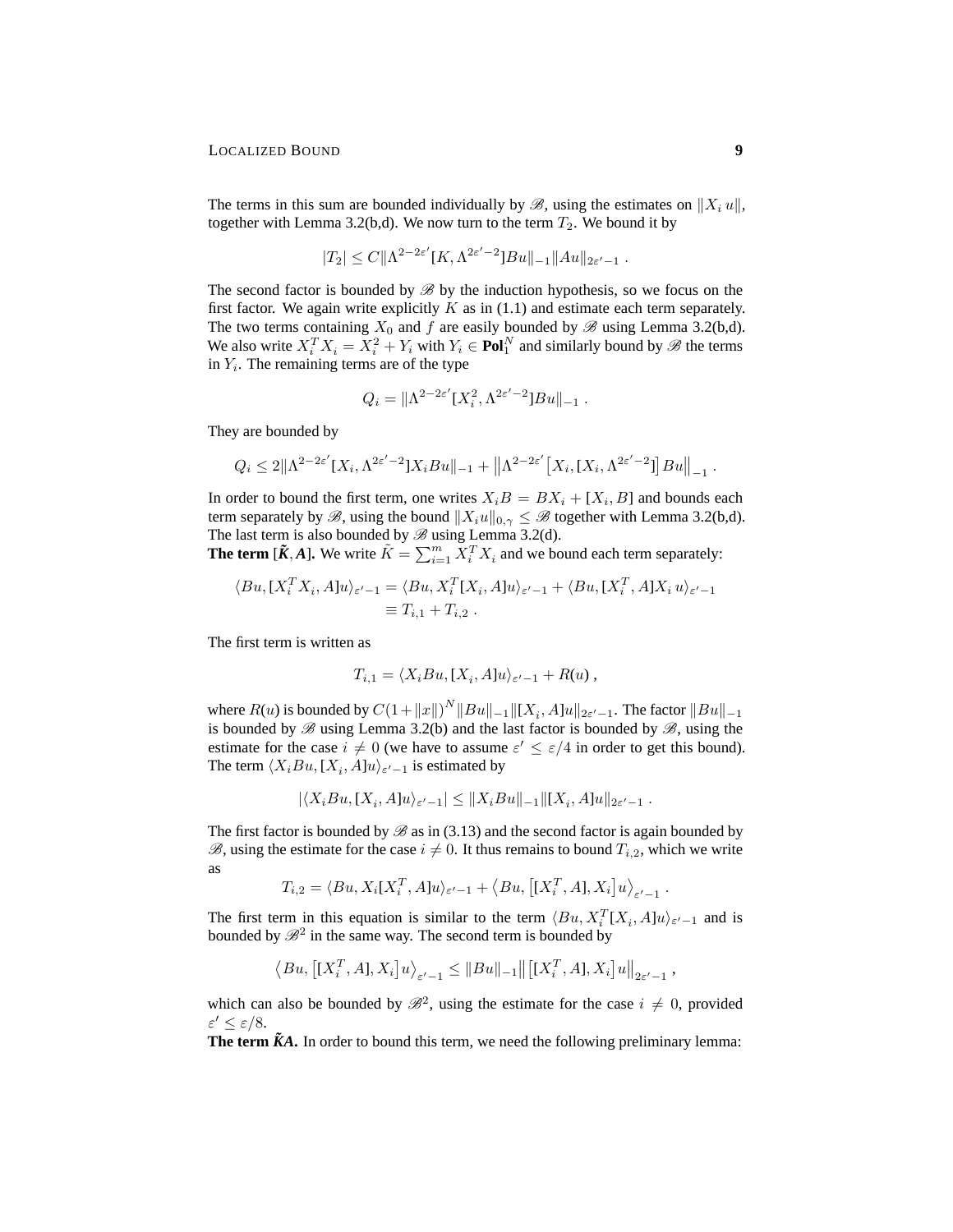**Lemma 3.6** *Let*  $v \in \mathcal{S}_n$ ,  $\alpha, \delta \in \mathbf{R}$ , and let  $K_y$  be as above. There exist constants  $\tilde{C}$ *and* N˜ *independent of* y *such that the estimate*

$$
\left| \text{Re}\langle K_y v, v \rangle_{\alpha} - \sum_{i=1}^{m} \|X_i v\|_{\alpha}^2 \right| \leq \tilde{C} \sum_{i=1}^{m} \|X_i v\|_{\alpha - \delta, \tilde{N}} \|v\|_{\alpha + \delta, \tilde{N}} + \tilde{C} \|v\|_{\alpha, \tilde{N}}^2, \quad (3.15)
$$

*holds.*

*Proof.* Obviously  $\text{Re}\langle K_u v, v \rangle_\alpha = \text{Re}\langle Kv, v \rangle_\alpha$ . We decompose K according to (1.1). The terms containing  $X_0$  and f are bounded by  $C||v||^2_{\alpha,N}$  according to Lemma 3.2(b,e), so we focus on the terms containing  $X_i^T X_i$ . Using Lemma 3.2(e), we write them as

$$
\langle X_i^T X_i v, v \rangle_\alpha = \|X_i v\|_\alpha^2 + R_i(v),
$$

where  $R_i(v)$  is bounded by  $C||X_i v||_{\alpha-\delta,N} ||v||_{\alpha+\delta,N}$ . This concludes the proof of Lemma 3.6.  $\Box$ 

We now write the term containing  $\tilde{K}A$  as

$$
\langle Bu, \tilde{K} Au \rangle_{\varepsilon'-1} = \sum_{i=1}^{m} \left( \langle X_i Bu, X_i Au \rangle_{\varepsilon'-1} + R_i \right), \tag{3.16}
$$

and we apply Lemma 3.2(e) with  $f = Bu$ ,  $g = X_i A u$ ,  $X = X_i^T$ . Then we find

$$
|R_i| \leq ||Bu||_{-1,N} ||X_iAu||_{2\varepsilon'-1} \leq ||Bu||_{-1,N}^2 + ||X_iAu||_{2\varepsilon'-1}^2.
$$

By Lemma 3.2(b), the first term is bounded by  $\mathcal{B}^2$ . Using Lemma 3.2(c) to polarize the scalar product in (3.16) we thus get

$$
|\langle Bu, \tilde{K} Au \rangle_{\varepsilon'-1}| \leq \mathscr{B}^2 + C \sum_{i=1}^m \|X_i B u\|_{-1}^2 + C \sum_{i=1}^m \|X_i A u\|_{2\varepsilon'-1}^2.
$$

The term involving  $\|X_iBu\|_{-1}^2$  is bounded by  $\mathscr{B}^2$  as in (3.13). The last term is bounded by Lemma 3.6, yielding

$$
|\langle Bu, \tilde{K}Au \rangle_{\varepsilon'-1}| \leq \mathcal{B}^2 + C|\langle K_y Au, Au \rangle_{2\varepsilon'-1}| + C \sum_{i=1}^m \|X_i Au\|_{-1, \tilde{N}}^2 + C \|Au\|_{4\varepsilon'-1, \tilde{N}}^2.
$$

The last term in this expression is bounded by  $\mathcal{B}^2$  by the induction hypothesis if we choose  $\varepsilon' \leq \varepsilon/4$ . The term containing  $X_i A u$  can be bounded by  $\mathcal{B}^2$  as in (3.13), so the only term that remains to be bounded is  $|\langle K_yAu, Au\rangle_{2\varepsilon'-1}|$ . By polarizing the estimate obtained by Lemma 3.2(c), one gets

$$
|\langle K_y Au, Au \rangle_{2\varepsilon'-1}| \leq C ||Au||^2_{4\varepsilon'-1} + C ||K_y Au||^2_{-1}.
$$

The first term is bounded by  $\mathcal{B}^2$  using the induction assumption. The second term is bounded by  $\mathscr{B}^2$  exactly like (3.14) above. Summing all these bounds this proves (3.7) and hence the inductive step is completed.

Since K was assumed to satisfy  $\mathcal{K}_1$  (or  $\mathcal{K}_0$ ), we see that after M inductive steps the proof of Theorem 3.1 is complete. $\Box$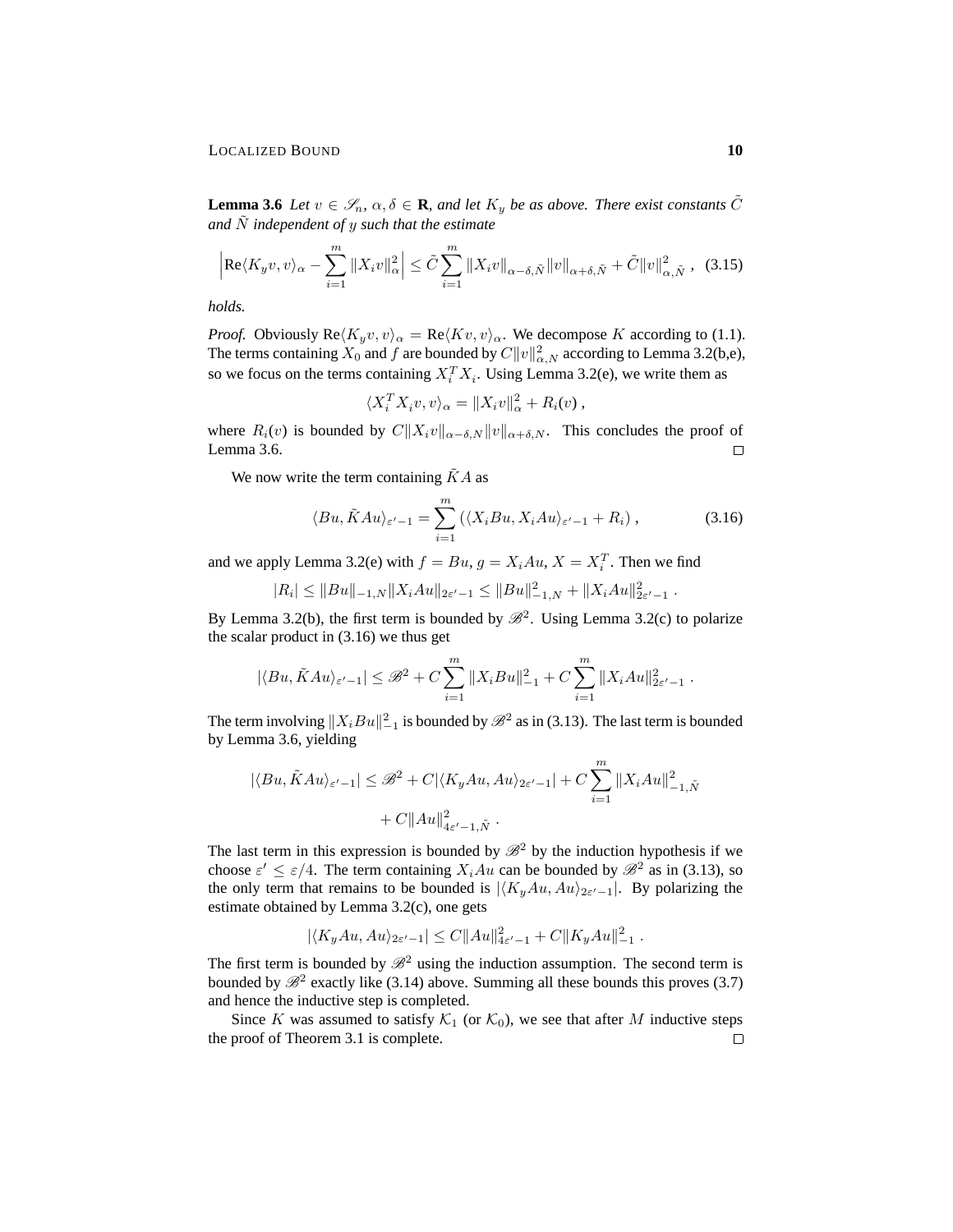# **4 Global Estimate**

The results of the previous section were restricted to functions  $u$  with well-localized compact support. In this section, we are interested in getting bounds for every  $u \in \mathscr{S}_n$ . The main estimate of this section is given by

**Theorem 4.1** *Let*  $K \in \mathcal{K}_1$  *and define*  $K_y = K + iy$  *for*  $y \in \mathbf{R}$ *. For every*  $\varepsilon > 0$ *, there exist constants*  $\delta > 0$  *and*  $C > 0$  *independent of y, such that for the norms defined by (3.2) one has*

$$
||u||_{\delta,\delta} \le C(||u||_{0,\varepsilon} + ||K_y u||), \tag{4.1}
$$

*for every*  $u \in \mathscr{S}_n$ . If  $K \in \mathcal{K}_0$ , the same bound holds, but the constant C may depend *on* y*.*

Since  $S^{\delta,\delta}$  is compactly embedded into  $L^2$ , this result implies:

**Corollary 4.2** *Let* K *be as above. If there exist constants*  $\varepsilon$ ,  $C > 0$  *such that* 

$$
||u||_{0,\varepsilon} \le C(||u|| + ||Ku||), \tag{4.2}
$$

then  $K$  has compact resolvent when considered as an operator acting on  $L^2$ .

*Proof of the Corollary.* Combining (4.1) with (4.2), we get

$$
||u||_{\delta,\delta} \leq C(||u|| + ||Ku||).
$$

This implies that for  $\lambda$  outside of the spectrum of K, the operator  $(K - \lambda)^{-1}$  is bounded from L<sup>2</sup> into  $S^{\delta,\delta}$ . By Lemma 3.2(a), it is therefore compact. П

*Proof of Theorem 4.1.* Let  $\varepsilon_*$  and  $N_*$  be the values of the constants obtained in estimate (3.1) of Theorem 3.1. Observe that Theorem 3.1 also holds for any bigger value of  $N_*$ , and we will assume  $N_*$  is sufficiently large.

We choose  $\varepsilon > 0$ . As a first step, we will show that there exist constants  $\delta$  and  $C$ such that, for any  $x \in \mathbb{R}^n$  and  $u \in C_0^{\infty}(\mathcal{B}(x))$ , the following estimate holds:

$$
||u||_{\delta,\delta} \leq C(1+||x||^2)^{-N_*}||u||_{\varepsilon_*} + C(1+||x||^2)^{\varepsilon/2}||u||. \tag{4.3}
$$

Denote by  $J$  the smallest integer for which

$$
J \geq 1 + \frac{8N_*}{\varepsilon} \; ,
$$

and define

$$
\delta = \min\left\{2N_*, \frac{\varepsilon}{2}, \frac{\varepsilon_*}{J}\right\}.
$$
\n(4.4)

First, we note that when A is a positive self-adjoint operator on some Hilbert space  $H$ , one has the estimate

$$
||Au||^J \le C||A^J u|| ||u||^{J-1}, \qquad (4.5)
$$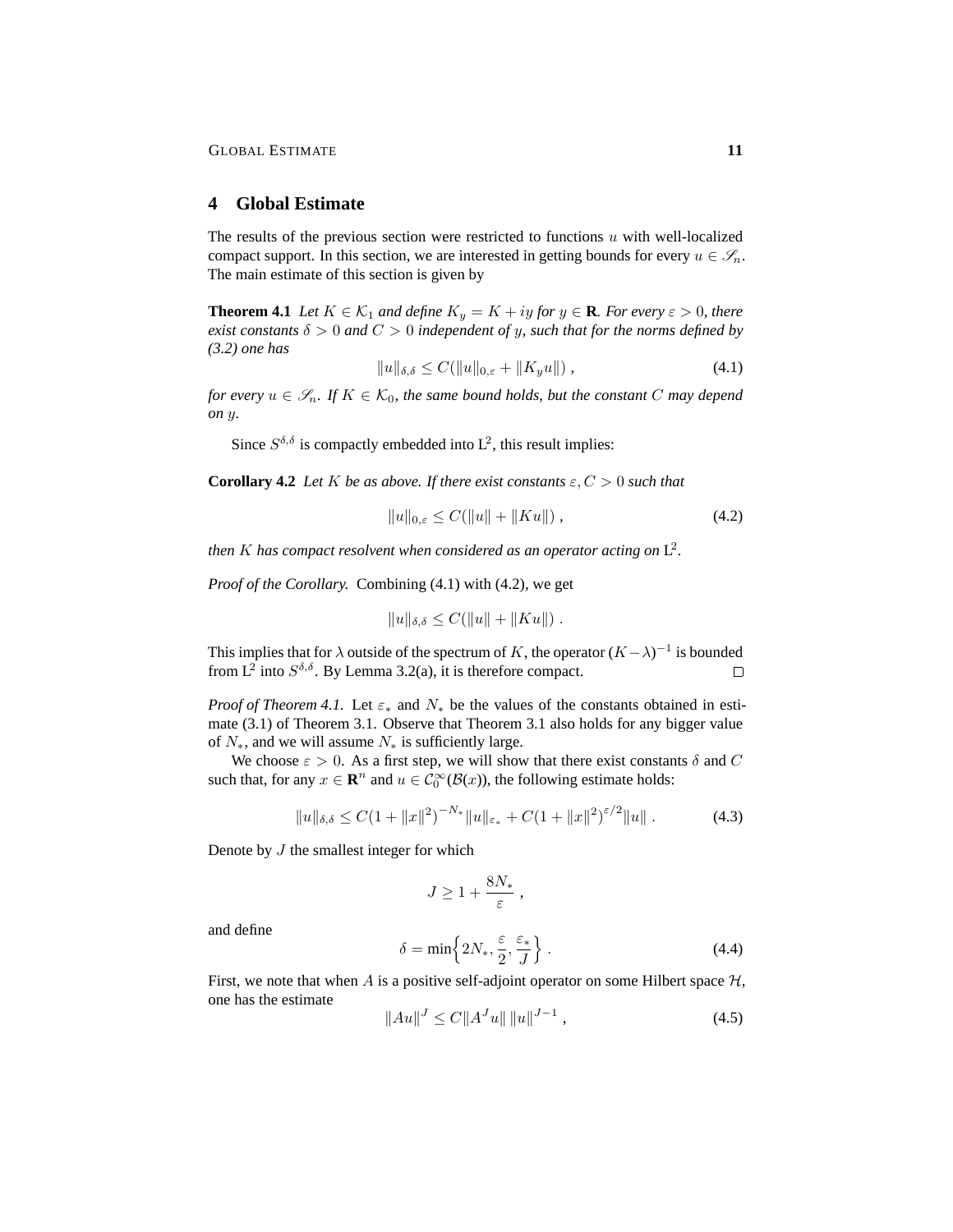whenever both expressions make sense. In the case  $J = 2<sup>j</sup>$  for j an integer, this can be seen by a repeated application of the Cauchy-Schwarz inequality. It was shown in [KS59] to hold in the general case as well.

We next use Jensen's inequality to write

$$
(1+\|x\|^2)^{N_*+\delta/2}\|\Lambda^{\delta}u\| \leq C\bigg(\frac{\|\Lambda^{\delta}u\|}{\|u\|}\bigg)^J\|u\| + C(1+\|x\|^2)^{(N_*+\delta/2)\left(1+\frac{1}{J-1}\right)}\|u\|.
$$

Dividing this expression by  $(1 + ||x||^2)^{N_*}$  and using the definition of J, we get

$$
(1 + ||x||^2)^{\delta/2} ||\Lambda^{\delta} u|| \leq C (1 + ||x||^2)^{-N_*} \left( \frac{||\Lambda^{\delta} u||}{||u||} \right)^J ||u||
$$
  
+  $C (1 + ||x||^2)^{(N_* + \delta/2)(1 + \varepsilon/(8N_*))-N_*} ||u||.$ 

Using (4.5), the fact that  $\frac{\varepsilon}{8N_*} \leq \frac{\varepsilon - \delta}{2N_* + \delta}$  by (4.4), and  $u \in C_0^{\infty}(\mathcal{B}(x))$ , we get (4.3).

In order to prove Theorem 4.1, we use the following partition of unity. Let  $\chi_0$ : **R**  $\rightarrow$  [0, 1] be a  $\mathcal{C}^{\infty}$  function with support in  $|x| < 1$  and satisfying  $\sum_{i \in \mathbf{Z}} \chi_0(x-i) = 1$ for all  $x \in \mathbf{R}$ . The family of functions

$$
\mathcal{P} = \{ \chi_x : \mathbf{R}^n \to [0,1] \, \vert \, x \in \mathbf{Z}^n \},
$$

defined by

$$
\chi_x(z) = \prod_{j=1}^n \chi_0(z_j - x_j) ,
$$

is therefore a partition of unity for  $\mathbb{R}^n$ . By construction, when  $x, x' \in \mathbb{Z}$  then  $\chi_x$  and  $\chi_{x'}$  have disjoint support if there exists at least one index j with  $|x_j - x'_j| \ge 2$ . We can therefore split P into subsets  $P_k|_{k=1,\ldots,3^n}$  such that any two different functions belonging to the same  $P_k$  have disjoint supports.

Consider next an arbitrary function  $u \in \mathcal{S}_n$ . We define  $u_x = \chi_x u$ , and then the construction of the  $P_k$  implies

$$
\sum_{x \in \mathbf{Z}^n} \|u_x\|_{0,\varepsilon} \le 3^n \|u\|_{0,\varepsilon} \,. \tag{4.6}
$$

Using (4.3), then Theorem 3.1 and (4.6), we find

$$
||u||_{\delta,\delta} \leq \sum_{x \in \mathbb{Z}^n} ||u_x||_{\delta,\delta} \leq C \sum_{x \in \mathbb{Z}^n} \left( (1 + ||x||^2)^{-N_*} ||u_x||_{\varepsilon_*} + (1 + ||x||^2)^{\varepsilon/2} ||u_x|| \right)
$$
  
\n
$$
\leq C \sum_{x \in \mathbb{Z}^n} \left( ||u_x|| + (1 + ||x||^2)^{-N_*} ||K_y u_x|| + (1 + ||x||^2)^{\varepsilon/2} ||u_x|| \right)
$$
  
\n
$$
\leq C 3^n (||u|| + ||u||_{0,\varepsilon}) + C \sum_{x \in \mathbb{Z}^n} (1 + ||x||^2)^{-N_*} ||K_y u_x||.
$$

For  $k \in \{1, \ldots, 3^n\}$  we now define

$$
f_k = \sum_{\chi_x \in \mathcal{P}_k} (1 + ||x||^2)^{-N_*} \chi_x.
$$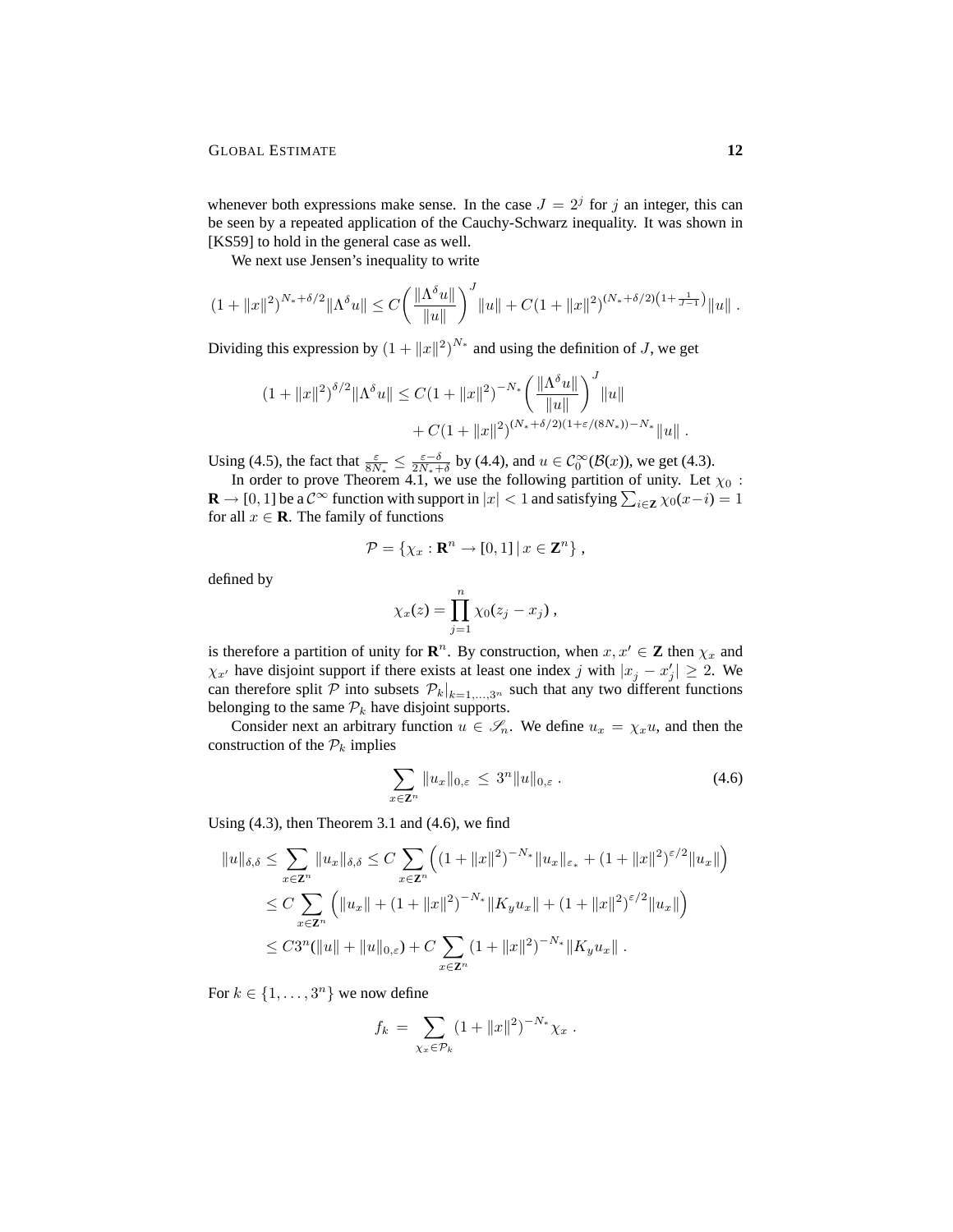With this notation, we have

$$
||u||_{\delta,\delta} \leq C||u||_{0,\varepsilon} + C \sum_{k=1}^{3^n} ||K_y f_k u||.
$$

The claim (4.1) thus follows if we can show that

$$
||K_y f_k u|| \le C||u|| + C||K_y u||. \tag{4.7}
$$

Since the  $f_k$  are bounded functions, it suffices to estimate  $\|[K, f_k]u\|$ .

By construction, every derivative of  $f_k$  decays like  $(1 + ||x||^2)^{-N_*}$ , so (for sufficiently large  $N_*$ ), the functions  $[X_j, f_k]$  and  $[X_k, [X_j, f_k]]$  are bounded. The only "dangerous" terms appearing in [K,  $f_k$ ] are thus the terms of the form [ $X_i$ ,  $f_k$ ] $X_i$ . By choosing  $N_*$  sufficiently large, it follows from (3.8) that  $\|[X_i, f_k]X_i u\| \le C(\|u\| +$  $\|K_{y}u\|$ , thus concluding the proof of Theorem 4.1.  $\Box$ 

### **4.1 Cusp**

Our statement about the cusp-like shape of the spectrum of  $K$  is now a consequence of Theorem 4.1.

**Theorem 4.3** Let  $K \in \text{Pol}_2^N$  be of the type (1.1). Assume that the closure of K in  $L^2$  is *m*-accretive and that  $K \in \mathcal{K}_1$ . Assume furthermore that there exist constants  $\varepsilon, C > 0$ *such that*

$$
||u||_{0,\varepsilon} \le C(||u|| + ||K_y u||), \tag{4.8}
$$

for all  $y \in \mathbf{R}$ *. Then, the spectrum of*  $K$  (as an operator on  $L^2$ ) is contained in the cusp

$$
\{\lambda \in \mathbf{C} \mid \text{Re}\lambda \ge 0, \, |\text{Im}\lambda| \le C(1 + \text{Re}\lambda)^{\nu}\},
$$

*for some positive constants* C *and* ν*.*

**Remark 4.4** In principle, our proofs give a constructive upper bound on  $\nu$ . However, no attempt has been made to optimize this bound.

*Proof.* The proof follows very closely that of Theorem 4.1 in [HN02], however we give the details for completeness. One ingredient we need is the following lemma:

**Lemma 4.5** *Let*  $A : L^2 \to L^2$  *be a maximal accretive operator that has*  $\mathscr{S}_n$  *as a core. Assume there exist constants*  $C, \alpha > 0$  *for which* 

$$
||Au|| \leq C ||u||_{\alpha,\alpha}, \qquad \forall u \in \mathscr{S}_n .
$$

*Then, for every*  $N \in \mathbb{N}$ *, there exists a constant*  $C_N$  *such that* 

$$
||A^{1/N}u|| \leq C_N ||u||_{\alpha/N,\alpha/N}, \qquad \forall u \in S^{\alpha/N,\alpha/N}.
$$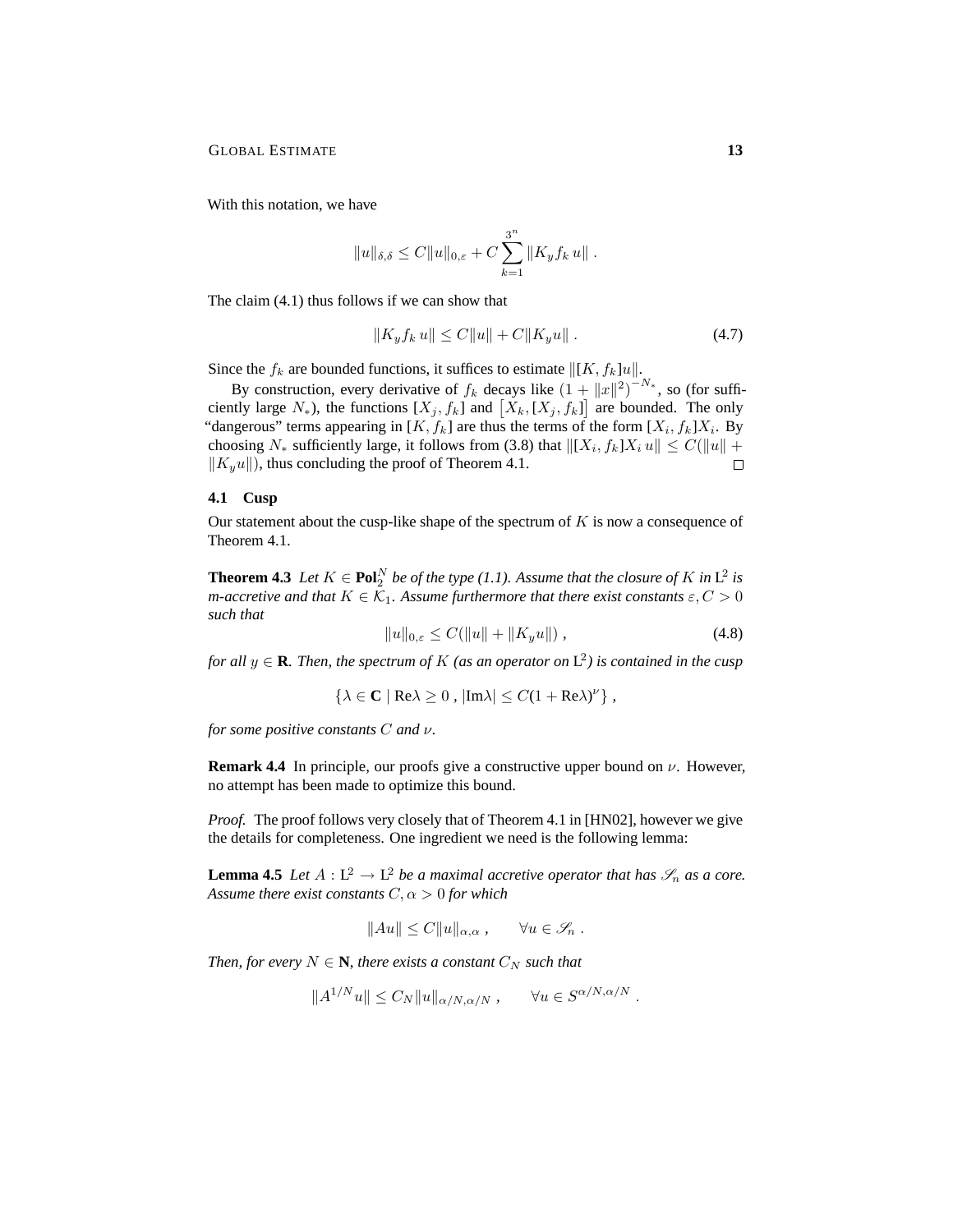*Proof.* By Lemma 3.2(b), one can bound  $||u||_{\alpha,\alpha}$  by

$$
||u||_{\alpha,\alpha} \leq C ||(\Lambda^{\alpha/2N} \bar{\Lambda}^{\alpha/N} \Lambda^{\alpha/2N})^N u||.
$$

The generalized Heinz inequality presented in [Kat61] then yields

$$
||A^{1/N}u|| \leq C_N ||\Lambda^{\alpha/2N} \overline{\Lambda}^{\alpha/N} \Lambda^{\alpha/2N} u||.
$$

This concludes the proof of Lemma 4.5.

We now turn to the proof of Theorem 4.3. Since  $K \in \text{Pol}_2^N$ , one has for  $\alpha =$  $max{2, N}$  the bound

$$
||(K+1)u|| \leq C||u||_{\alpha,\alpha}, \quad \forall u \in \mathscr{S}_n.
$$

By Lemma 4.5, one can find for every  $\delta > 0$  an integer  $M > 0$  and a constant C such that:

$$
\langle u, ((K+1)^*(K+1))^{1/M} u \rangle \le C \|u\|_{\delta, \delta}^2 , \qquad (4.9)
$$

Furthermore, Theorem 4.1 together with (4.8) yields constants  $C$  and  $\delta$  such that for every  $u \in \mathcal{S}_n$  and every  $y \in \mathbf{R}$ :

$$
||u||_{\delta,\delta}^2 \le C(||u||^2 + ||(K+iy)u||^2) . \tag{4.10}
$$

Since K is *m*-accretive by assumption, we can apply [HN02, Prop. B.1] to get the estimate

$$
\frac{1}{4}|z+1|^{2/M}||u||^2 \le \langle ((K+1)^*(K+1))^{1/M}u, u \rangle + ||(K-z)u||^2
$$
  

$$
\le C||u||_{\delta, \delta}^2 + ||(K-z)u||^2,
$$

where the second line is a consequence of (4.9). Using (4.10) and the triangle inequality for  $z = \text{Re}z + i \text{Im}z$ , we get

$$
\frac{1}{4}|z+1|^{2/M}||u||^2 \leq C\big((1+Rez)^2||u||^2+||(K-z)u||^2\big).
$$

Together with the compactness of the resolvent of  $K$ , this immediately implies that every  $\lambda$  in the spectrum of K satisfies the inequality

$$
\frac{1}{4}|\lambda + 1|^{2/M}||u||^2 \leq C(1 + \text{Re}\lambda)^2||u||^2.
$$

This concludes the proof of Theorem 4.3.

 $\Box$ 

## **5 Examples**

1

We present two examples in this section: A first, very simple one, and a second which was the main motivation for this paper.

 $\Box$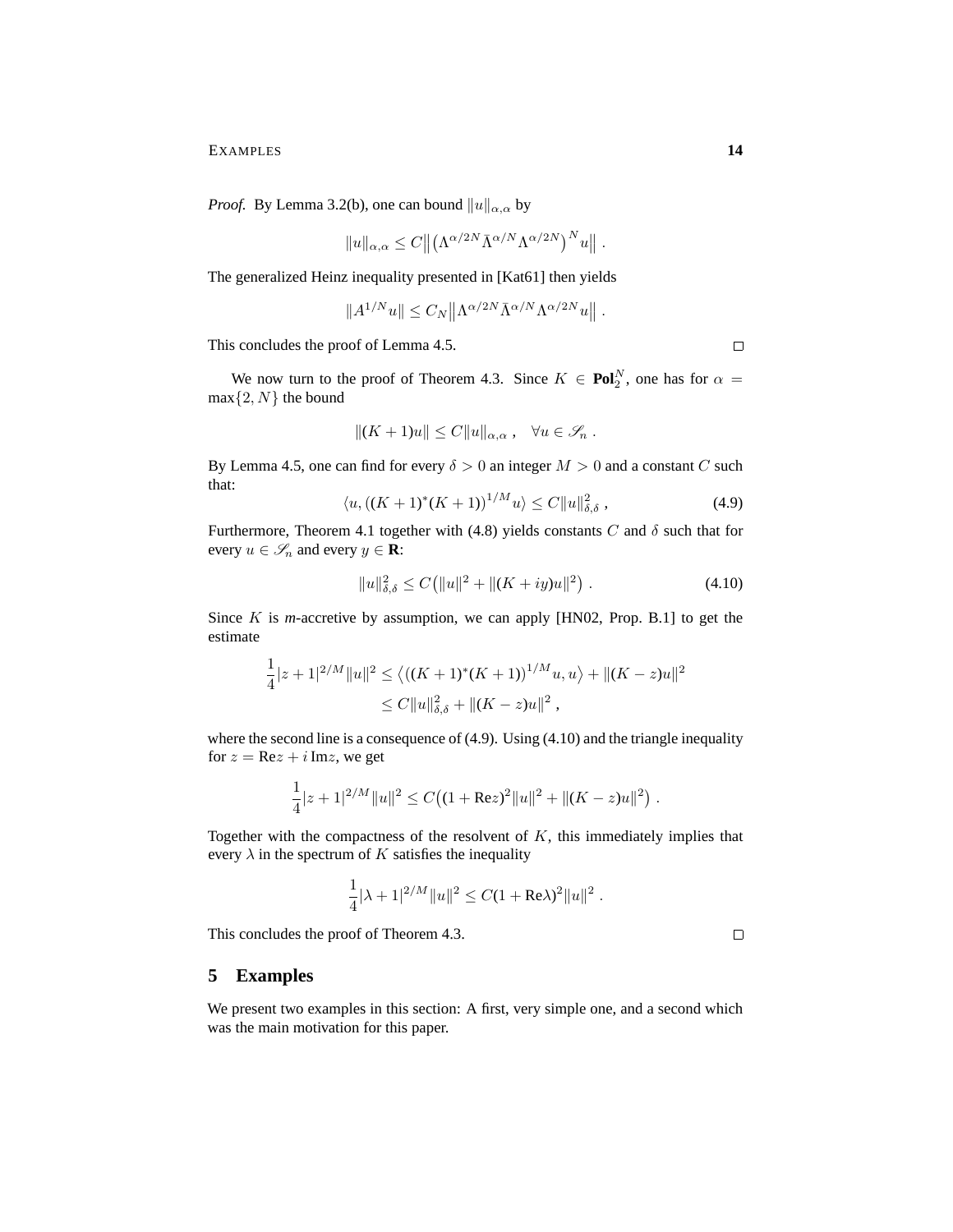#### **5.1 Langevin equation for a simple anharmonic oscillator**

Our first example consists of one anharmonic oscillator which is in contact with a stochastic heat bath at temperature  $T$ . The Hamiltonian of the oscillator is given by

$$
H(p,q) = \frac{p^2}{2} + \frac{\nu^2 q^2}{2} + \varepsilon \frac{q^4}{4}.
$$

For this model the associated spectral problem can be solved explicitly when  $\varepsilon = 0$ , because it is an harmonic oscillator. The spectrum lies in a cone as shown in Fig. 2. We also show that in first order perturbation theory in  $\varepsilon$ , the spectrum seems to form a non-trivial cusp, but this result remains conjectural, because of non-uniformity of our bounds.

The Langevin equation for this system is

$$
dp = -\nu^2 q dt - \varepsilon q^3 dt - \gamma p dt + \sqrt{2\gamma T} dw(t) , \qquad dq = p dt , \qquad (5.1)
$$

where  $\gamma > 0$  measures the strength of the interaction between the oscillator and the bath. Denote by  $(\Omega, \mathbf{P})$  the probability space on which the Wiener process  $w(t)$  is defined. We write  $\varphi_{t,\omega}(x)$  with  $\omega \in \Omega$  for the solution at time t for (5.1) with initial condition  $x = (p, q)$  and realization  $\omega$  of the white noise. The corresponding semigroups acting on observables and on measures on  $\mathbb{R}^2$  are given by

$$
(T_t f)(x) = \int_{\Omega} \left( f \circ \varphi_{t,\omega}(x) \right) d\mathbf{P}(\omega) , \qquad (5.2a)
$$

$$
(T_t^*\mu)(A) = \int_{\Omega} \left(\mu \circ \varphi_{t,\omega}^{-1}(A)\right) d\mathbf{P}(\omega) , \qquad (5.2b)
$$

where  $A \subset \mathbb{R}^2$  is a Borel set. It is well-known that

$$
d\mu_T(p,q) = \exp(-H(p,q)/T) dp dq
$$

is the only stationary solution for (5.2b).

The Itô formula yields for  $f_t = T_t f$  the Fokker-Planck equation given by

$$
\partial_t f_t = \gamma T \partial_p^2 f_t + p \, \partial_q f_t - (\nu^2 q + \varepsilon q^3 + \gamma p) \, \partial_p f_t \,. \tag{5.3}
$$

We study (5.3) in the space  $\mathcal{H}_{\beta} = L^2(\mathbf{R}^2, d\mu_T)$ . and make the change of variables  $f_t = \exp(H/(2T))F_t$  in order to work in the unweighted space  $\mathcal{H}_0 = L^2(\mathbf{R}^2, dp \, dq)$ . Equation (5.3) then becomes  $\partial_t F_t = -\tilde{\mathcal{L}}_{\varepsilon} F_t$ , where the differential operator  $\tilde{\mathcal{L}}_{\varepsilon}$  is given by

$$
\tilde{\mathcal{L}}_{\varepsilon} = -\gamma T \partial_p^2 + \frac{\gamma}{4T} p^2 - \frac{\gamma}{2} - p \, \partial_q + \nu^2 q \, \partial_p + \varepsilon q^3 \, \partial_p \; .
$$

By rescaling time, p and q, one can bring  $\tilde{\mathcal{L}}_{\varepsilon}$  to the form

$$
\mathcal{L}_{\varepsilon} = \frac{1}{2} \left( -\partial_p^2 + p^2 - 1 \right) + \alpha (q \, \partial_p - p \, \partial_q) + c \varepsilon q^3 \, \partial_p ,
$$

where  $\alpha = 2\sqrt{2T}\nu/\gamma$  and  $c > 0$ .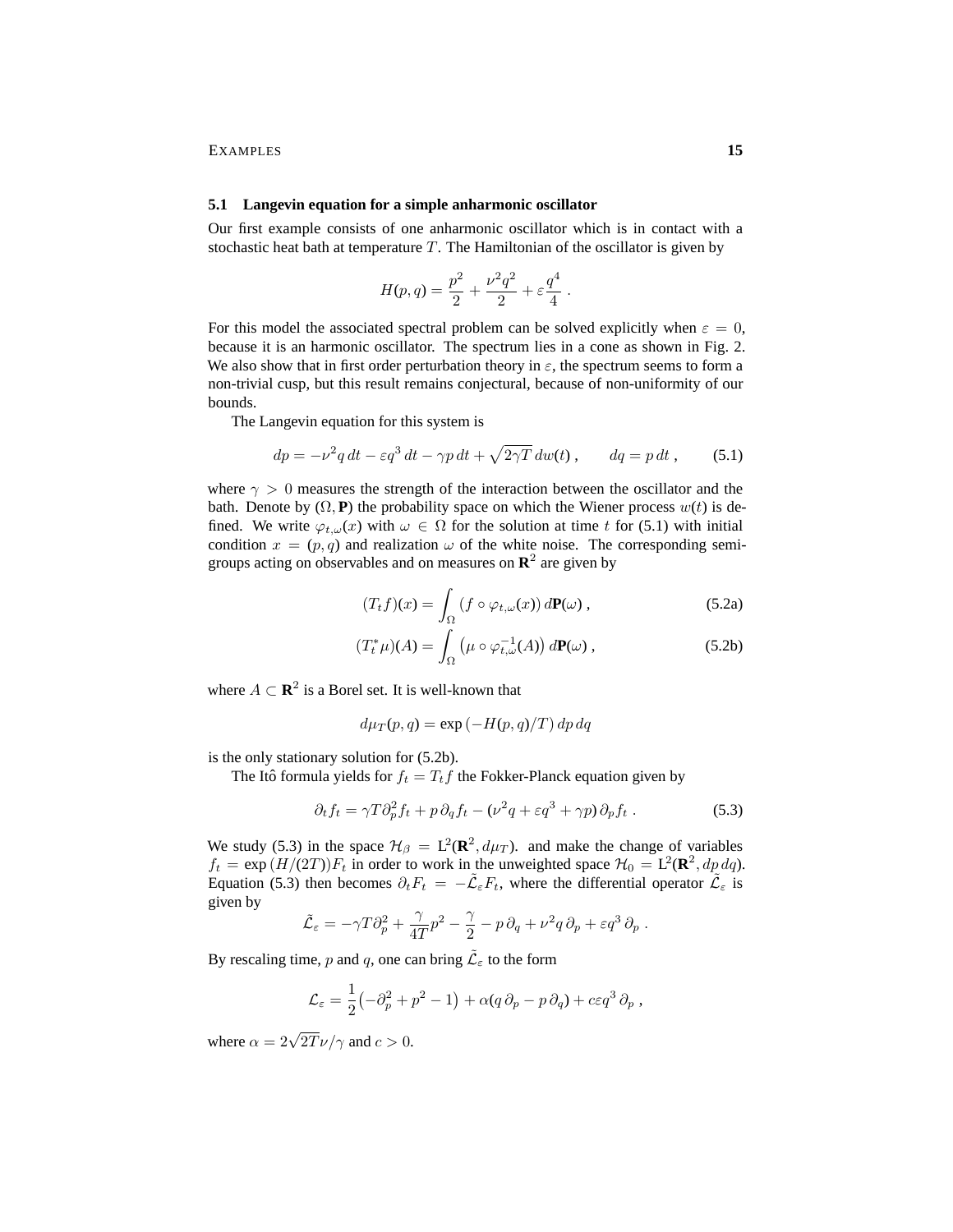#### EXAMPLES **16**

The operator  $K = \mathcal{L}_{\varepsilon}$  is thus of the type (1.1) with  $X_0 = \alpha(q \partial_p - p \partial_q) + c \varepsilon q^3 \partial_p$ and  $X_1 = \partial_p$ . We now verify the conditions of Section 2.2. It is obvious that these vector fields are of polynomial growth, thus condition  $a$  is satisfied. Since  $[X_1, X_0] = -\alpha \partial_q$ , the operator  $\mathcal{L}_{\varepsilon}$  satisfies condition  $b_1$  as well, and so the conclusion of Theorem 4.1 holds. Proceeding like in [EH00, Prop. 3.7], one shows an estimate of the type (4.8) (see also the proof of Theorem 5.5 below, where details are given). Therefore, Theorem 4.3 applies, showing that the spectrum of  $\mathcal{L}_{\varepsilon}$  is located in a cusp-shaped region. In fact, we show in the next subsection that the cusp is a cone when  $\varepsilon = 0$ , and then we study its perturbation to first order in  $\varepsilon$ .

# **5.1.1 First-order approximation of the spectrum of**  $\mathcal{L}_{\varepsilon}$

We will explicitly compute the spectrum and the corresponding eigenfunctions for  $\mathcal{L}_0$ and then (formally) apply first-order perturbation theory to get an approximation to the spectrum of  $\mathcal{L}_{\varepsilon}$ . We introduce the "creation and annihilation" operators

$$
a=\frac{p+\partial_p}{\sqrt{2}}\;,\ \ \, a^*=\frac{p-\partial_p}{\sqrt{2}}\;,\quad \ \ \, b=\frac{q+\partial_q}{\sqrt{2}}\;,\ \ \, b^*=\frac{q-\partial_q}{\sqrt{2}}\;,\ \ \,
$$

in terms of which  $\mathcal{L}_{\varepsilon}$  can be written as

$$
\mathcal{L}_{\varepsilon} = a^* a + \alpha (b^* a - a^* b) + c \varepsilon q^3 \partial_p.
$$

With this notation, it is fairly easy to construct the spectrum of  $\mathcal{L}_0$ . Note first that 0 is an eigenvalue for L with eigenfunction  $\exp(-p^2/2 - q^2/2)$ . This is actually the vacuum state for the two-dimensional harmonic oscillator in quantum mechanics (which is given by  $a^*a + b^*b$ , so we call this eigenfunction  $|\Omega\rangle$ .

A straightforward calculation shows that the creation operators  $c^*_{\pm}$  defined by

$$
c_{\pm}^* = a^* + \beta_{\pm}b^*
$$
,  $\beta_{\pm} = -\frac{1}{2\alpha} \pm i\frac{\sqrt{4\alpha^2 - 1}}{2\alpha}$ ,

satisfy the following commutation relation with  $\mathcal{L}_0$ :

$$
[\mathcal{L}_0, c^*_{\pm}] = \lambda_{\pm} c^*_{\pm} , \qquad \lambda_{\pm} = \frac{1}{2} \pm i \frac{\sqrt{4\alpha^2 - 1}}{2} = -\frac{\alpha}{\beta_{\pm}}.
$$

Therefore,  $\lambda_0^{n,m} = n\lambda_+ + m\lambda_-$  with n and m positive integers are eigenvalues for  $\mathcal{L}_0$ with eigenvectors given by

$$
(c^*_+)^n(c^*_-)^m|\Omega\rangle\;.
$$

We conclude that for  $\alpha > 1/2$  the spectrum of  $\mathcal{L}_0$  consists of a triangular grid located inside a cone (see Figure 2).

**Remark 5.1** Although the spectrum of  $\mathcal{L}_0$  is located inside a sector,  $\mathcal{L}_0$  is *not* sectorial since the closure of its numerical range is the half-plane  $\text{Re}\lambda \geq 0$ .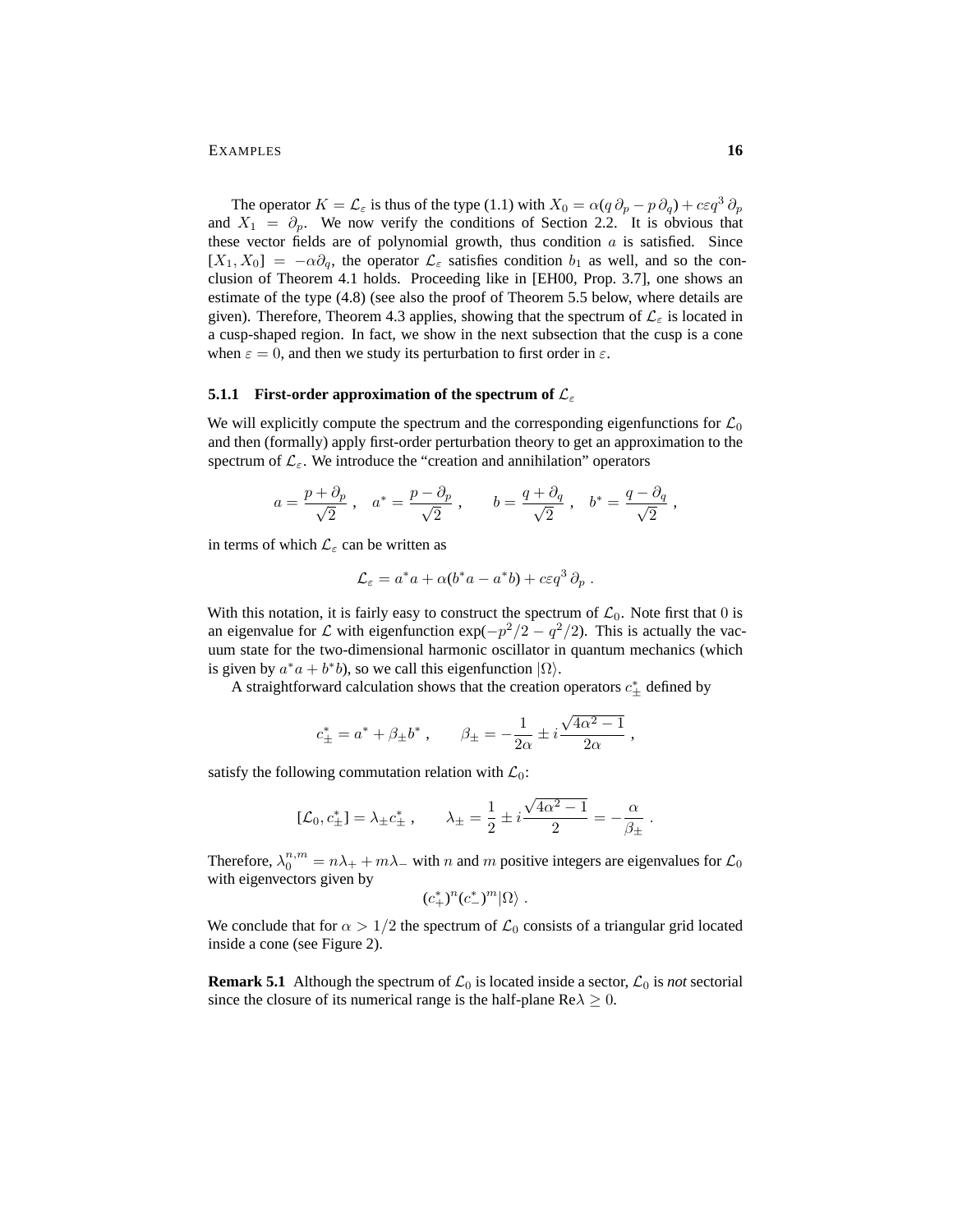

**Figure 2** Spectrum of  $\mathcal{L}_0$ . **Figure 3** Approximate spectrum of  $\mathcal{L}_{\varepsilon}$ .

.

.

In order to do first-order perturbation theory for the spectrum of  $\mathcal{L}_{\varepsilon}$  we also need the eigenvectors for  $\mathcal{L}_0^*$ , which can be obtained by applying successively  $d^*_+$  and  $d^*_-$  to  $|\Omega\rangle$ , where

$$
d_{\pm}^* = a^* - \beta_{\mp} b^*
$$

With this notation,  $(d^*_{+})^n(d^*_{-})^m|\Omega\rangle$  is an eigenvector of  $\mathcal{L}_0^*$  with eigenvalue  $\bar{\lambda}_0^{n,m}$ . By first-order perturbation theory, the eigenvalues of  $\mathcal{L}_{\varepsilon}$  are approximated by

$$
\lambda_{\varepsilon}^{n,m} \approx \lambda_0^{n,m} + c\varepsilon \delta_{n,m} , \qquad \delta_{n,m} = \frac{\langle \Omega | d_-^m d_+^n q^3 \partial_p (c_+^*)^n (c_-^*)^m | \Omega \rangle}{\langle \Omega | d_-^m d_+^n (c_+^*)^n (c_-^*)^m | \Omega \rangle} . \tag{5.4}
$$

The resulting spectrum<sup>2</sup> is shown in Figure 3 (the sector containing the spectrum of  $\mathcal{L}_0$ is shown in light gray for comparison). One clearly sees that the boundary of the sector bends to a cusp. A (lengthy) explicit computation also shows that

$$
\delta_{n,0} = -12n(n-1)\frac{\bar{\lambda}_{+}}{\sqrt{4\alpha^{2}-1}} + 9n\frac{i\alpha}{\sqrt{4\alpha^{2}-1}}
$$

In principle this confirms the cusp-like shape of the boundary, were it not for the nonuniformity of the perturbation theory (in  $n$ ).

### **5.2 A model of heat conduction**

In this subsection, we apply our results to the physically more interesting case of a chain of nearest-neighbor interacting anharmonic oscillators coupled to two heat baths at different temperatures. We model the chain by the deterministic Hamiltonian system given by

$$
H = \sum_{i=0}^{N} \left( \frac{p_i^2}{2} + V_1(q_i) \right) + \sum_{i=1}^{N} V_2(q_i - q_{i-1}).
$$

(We will give conditions on the potentials  $V_1$  and  $V_2$  later on.) In order too keep notations short, we assume  $p_i, q_i \in \mathbf{R}$ , but one could also take them in  $\mathbf{R}^d$  instead. The two heat baths are modeled by classical free field theories  $\varphi_L$  and  $\varphi_R$  with initial conditions drawn randomly according to Gibbs measures at respective inverse temperatures

<sup>&</sup>lt;sup>2</sup>Actually the set  $\{\lambda_0^{n,m} + c \varepsilon \delta_{n,m} \mid n, m \ge 0\}.$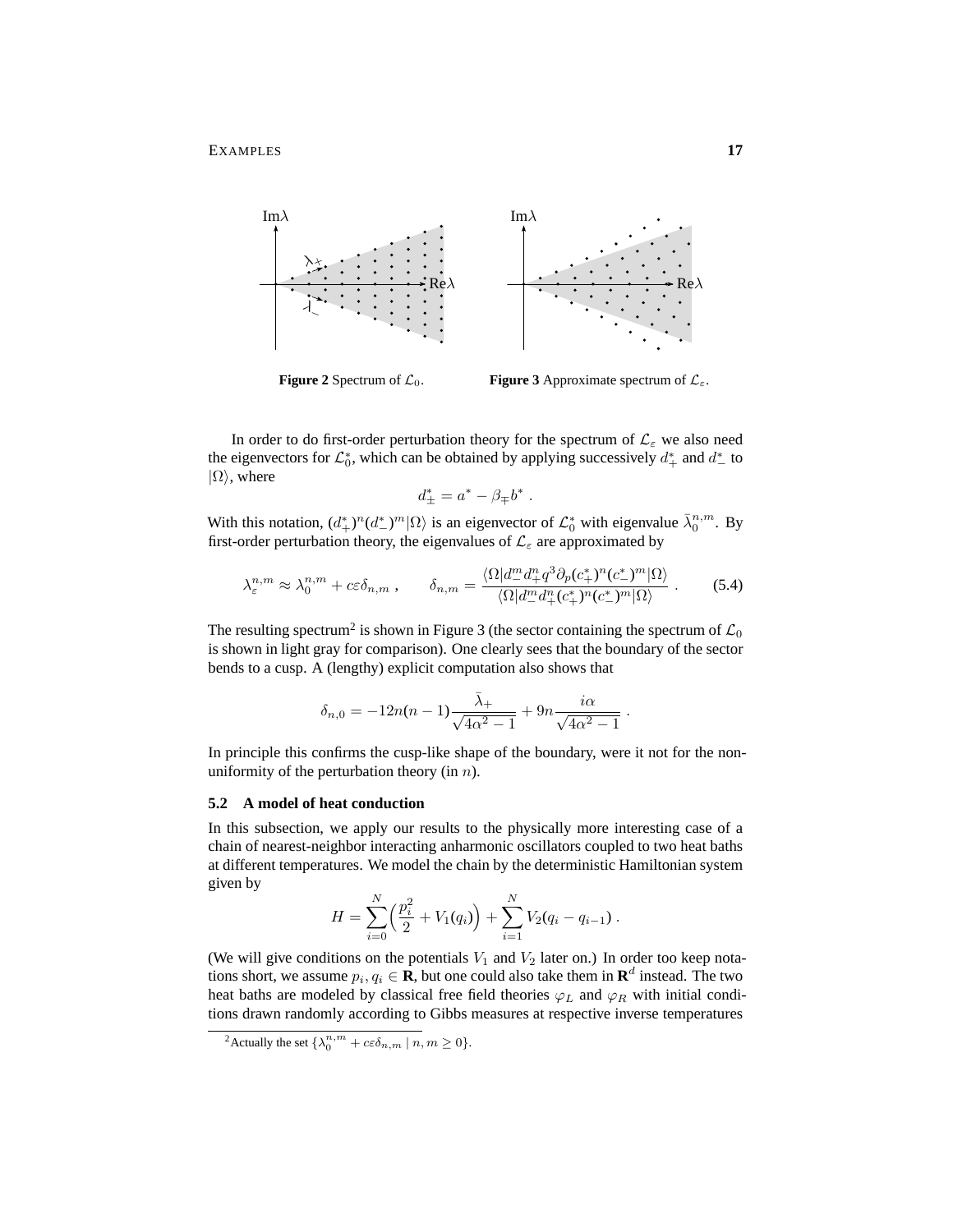$\beta_L$  and  $\beta_R$ . (We refer to [EPR99a] for a more detailed description of the model.) It is shown in [EPR99a] that this model is equivalent to the following system of stochastic differential equations:

$$
dq_i = p_i dt, \qquad i = 0, \dots, N,
$$
  
\n
$$
dp_0 = -V'_1(q_0) dt + V'_2(\tilde{q}_1) dt + r_L dt,
$$
  
\n
$$
dp_j = -V'_1(q_j) dt - V'_2(\tilde{q}_j) dt + V'_2(\tilde{q}_{j+1}) dt, \qquad j = 1, \dots, N - 1,
$$
  
\n
$$
dp_N = -V'_1(q_N) dt - V'_2(\tilde{q}_N) dt + r_R dt,
$$
  
\n
$$
dr_L = -\gamma_L r_L dt + \lambda_L^2 \gamma_L q_0 dt - \lambda_L \sqrt{2\gamma_L T_L} dw_L(t),
$$
  
\n
$$
dr_R = -\gamma_R r_R dt + \lambda_R^2 \gamma_R q_N dt - \lambda_R \sqrt{2\gamma_R T_R} dw_R(t),
$$

where  $T_i = \beta_i^{-1}$ ,  $\gamma_i$  are positive constants describing the coupling of the chain to the heat baths, and  $w_i$  are two independent Wiener processes. The variables  $r_L$  and  $r_R$ describe the internal state of the heat baths. If  $T_L = T_R = T$ , the equilibrium measure for this system is  $d\mu_T(p,q,r) = \exp(-G(p,q,r)/T) dp dq dr$ , where the "energy" G is given by the expression

$$
G(p,q,r) = H(p,q) + \frac{r_L^2}{2\lambda_L^2} - q_0 r_L + \frac{r_R^2}{2\lambda_R^2} - q_N r_R.
$$

If  $T_L \neq T_R$ , there is no way of guessing the invariant measure for the system. We can nevertheless make the construction of Section 5.1 with the reference measure  $d\mu_{\tilde{T}}$  for some temperature

$$
\tilde{T} > \max\{T_L, T_R\},\,
$$

which is a stability condition, as one can see in  $(5.6)$  below. The resulting operator  $K = \mathcal{L}$  is given by

$$
\mathcal{L} = X_L^* X_L + X_R^* X_R + f_L^2 + f_R^2 + X_0 , \qquad (5.5)
$$

where

$$
X_{L,R} = \lambda_{L,R} \sqrt{\gamma_{L,R} T_{L,R}} \partial_{r_{L,R}},
$$
  
\n
$$
f_{L,R} = \sqrt{\gamma_{L,R} (T_{L,R}/\tilde{T} - 1)} (r_{L,R} - \lambda_{L,R} q_{0,N}),
$$
  
\n
$$
X_0 = \nabla_q H \nabla_p - \nabla_p H \nabla_q + b_L (r_L - \lambda_L^2 q_0) \partial_{r_L} - r_L \partial_{p_0}
$$
  
\n
$$
+ b_R (r_L - \lambda_R^2 q_N) \partial_{r_R} - r_L \partial_{p_N},
$$
\n(5.6)

with

$$
b_{L,R} = \frac{\gamma_{L,R}}{\lambda_{L,R}^2 \tilde T^2} (T_{L,R} - \tilde T) \; .
$$

We are now in a position to express the conditions of Section 2.2 in terms of sufficient conditions on the potentials of the model. The first two assumptions guarantee that  $\mathcal L$ is in  $\mathcal{K}_1$ .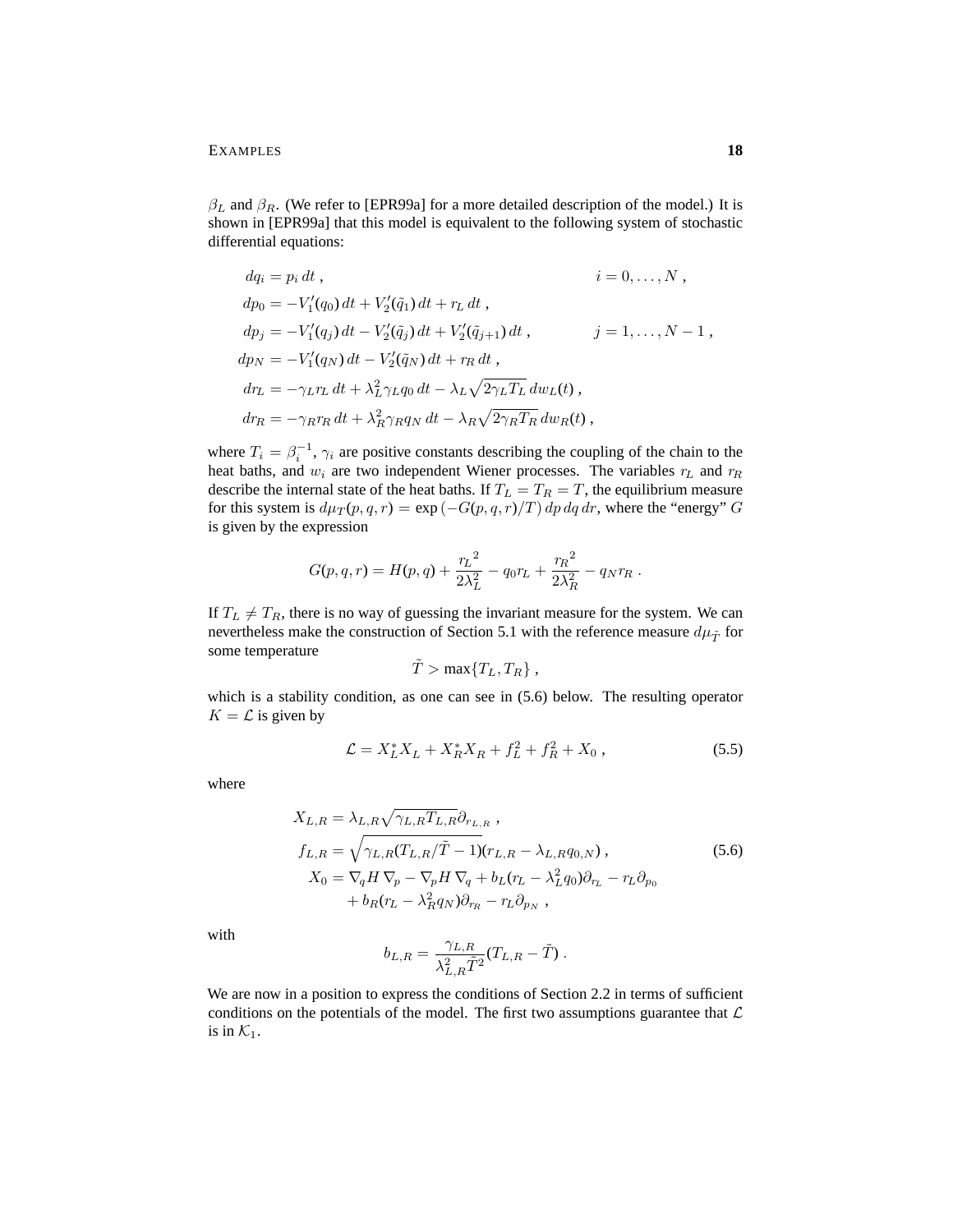EXAMPLES **19**

**Assumption 1** *There exist real numbers*  $n, m > 0$  *such that*  $D^{\alpha}V_1 \in \text{Pol}_0^{2n-|\alpha|}$  *and*  $D^{\alpha}V_2 \in \text{Pol}_0^{2m-|\alpha|}$  for  $|\alpha| \leq 2$ .

**Assumption 2** *There exists a constant*  $c > 0$  *such that*  $V''_2(x) > c$  *for all*  $x \in \mathbf{R}$ *.* 

**Remark 5.2** The second assumption states that there is a non-vanishing coupling between neighboring particles in every possible state of the chain.

The verification that these assumptions imply a is easy, and the verification that  $b_1$ holds can be found in [EPR99a, EH00].

**Proposition 5.3** Let  $\mathcal L$  be defined as above and let  $V_1$  and  $V_2$  fulfill Assumptions 1 and *2 above. Then* L *satisfies the assumptions of Theorem 4.1 and satisfies Eq.(4.1) with* C *and* δ *independent of* y*.*

In order to show that the spectrum of  $\mathcal L$  is located in a cusp-shaped region (*i.e.* that the hypotheses of Theorem 4.3 hold), two more assumptions have to be made on the asymptotic behaviour of  $V_1$  and  $V_2$ :

**Assumption 3** *The exponents* n *and* m appearing in Assumption 1 satisfy  $1 \leq n \leq m$ .

**Remark 5.4** The physical interpretation of the condition  $n < m$  (actually  $1 < n < m$ ) would probably work as well, see [RBT02b], but we could not apply directly the results of [EH00]) goes as follows. If  $n > m$ , the relative strength of the coupling between neighboring particles decreases as the energy of the chain tends to infinity. Therefore, an initial condition where all the energy of the chain is concentrated into one single oscillator is "metastable" in the sense that the energy gets transmitted only very slowly to the neighboring particles and eventually to the heat baths. As a consequence, it is likely that the convergence to a stationary state is no longer exponential in this case, and so the operator  $\mathcal L$  has probably not a compact resolvent anymore.

Our last assumption states that the potentials and the resulting forces really grow asymptotically like  $|x|^n$  and  $|x|^m$  respectively (and not just "slower than").

**Assumption 4** *The potentials*  $V_1$  *and*  $V_2$  *satisfy the conditions* 

$$
V_1(x) \ge c_1 (1 + ||x||^2)^n - c_2, \qquad xV'_1(x) \ge c_3 (1 + ||x||^2)^n - c_4,
$$
  
\n
$$
V_2(x) \ge c_5 (1 + ||x||^2)^m - c_6, \qquad xV'_2(x) \ge c_7 (1 + ||x||^2)^m - c_8,
$$

*for all*  $x \in \mathbf{R}$  *and for some positive constants*  $c_i$ *.* 

**Theorem 5.5** *Let*  $\mathcal{L}$  *be defined as above and let*  $V_1$  *and*  $V_2$  *fulfill assumptions 1–4 above. Then,* L *has compact resolvent and there exist positive constants* C *and* N *such that the spectrum of* L *is contained in the cusp*

$$
\left\{\lambda \in \mathbf{C} \middle| \text{Re}\lambda \ge 0 \quad \text{and} \quad \text{Im}\lambda \le C(1 + |\text{Re}\lambda|)^N \right\}.
$$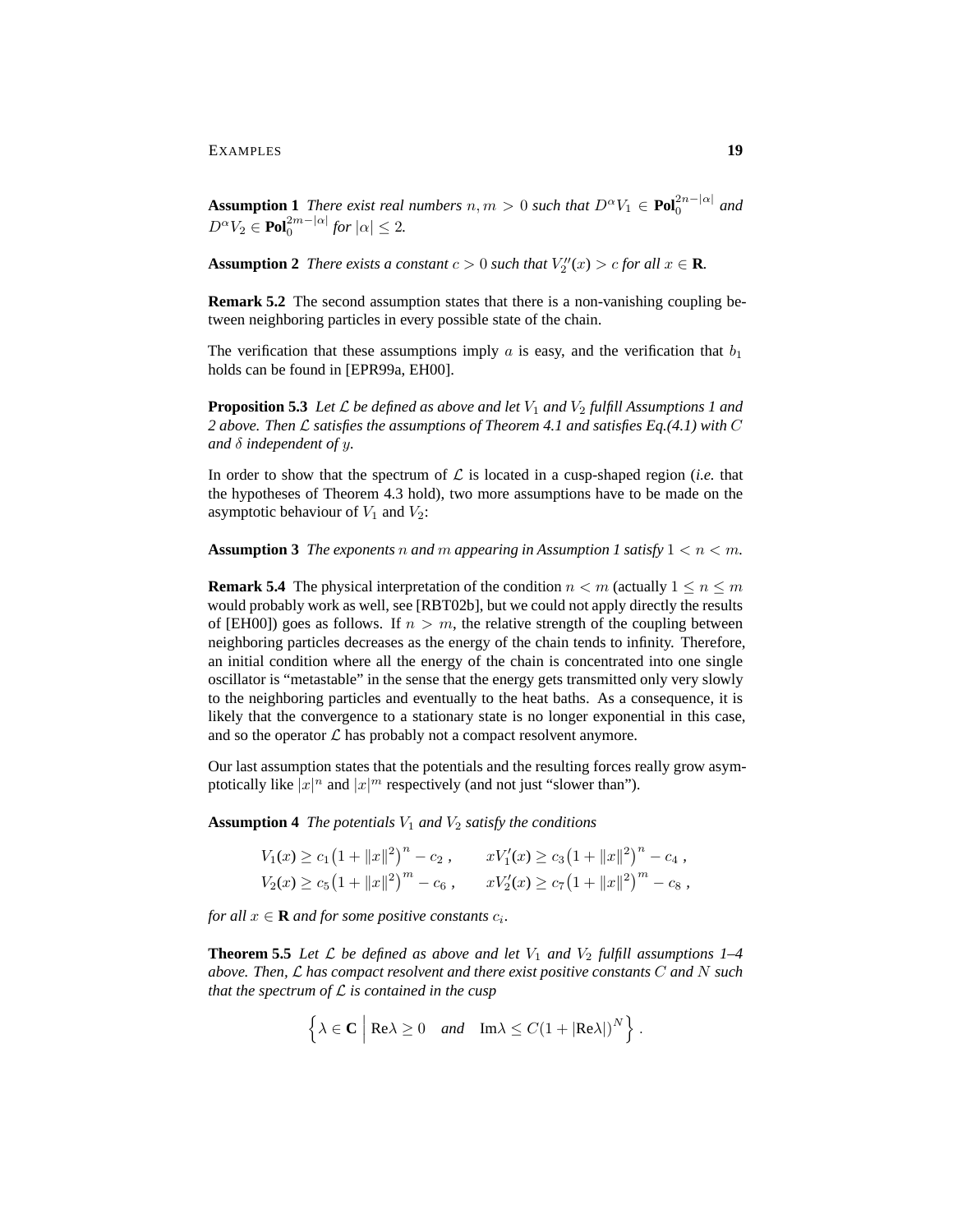*Proof.* We will apply Theorem 4.3, and need to check its assumptions. It has been shown in [EH00, Prop. B.3] that  $\mathcal L$  is *m*-accretive. The fact that  $\mathcal L \in \mathcal K_1$  was checked above, and (4.8) was shown for  $y = 0$  in [EH00, Prop. 3.7]. However, closer inspection of that proof reveals that whenever  $X_0$  was used, it only appeared inside a commutator. Therefore, we can replace it by  $X_0 + iy$  without changing the bounds. Thus, we have checked all the assumptions of Theorem 4.3 and the proof of Theorem 5.5 is complete.  $\Box$ 

# **A Proof of Lemma 3.2**

The points  $a$  and  $b$  of Lemma 3.2 are standard results in the theory of pseudodifferential operators (see *e.g.* [Hör85, Vol. III] or, more specifically, [BC94, HT94a, HT94b]). The point  $c$  is an immediate consequence of the Cauchy-Schwarz inequality combined with  $a$ . In order to prove the points  $d$  and  $e$ , we first show the following intermediate result:

**Lemma A.1** *Let*  $f : \mathbb{R}^n \to \mathbb{R}$  *and*  $\alpha \in \mathbb{R}$ *. Let* k *be the smallest* even *integer such that*  $|\alpha| \leq k$ *. Then, if f satisfies* 

$$
\sup_{y\in\mathbf{R}^n}|\partial^{\delta}f(y)|<\kappa\,,\qquad\forall\,\,|\delta|\leq k\,,
$$

*the corresponding operator of multiplication is bounded from* S α,β *into* S α,β *and its operator norm is bounded by*  $C_{\kappa}$ *. The constant*  $C$  *depends only on*  $\alpha$  *and*  $\beta$ *.* 

*Proof.* By the definition of  $S^{\alpha,\beta}$ , it suffices to show that the operator  $\Lambda^{\alpha} f \Lambda^{-\alpha}$  is bounded by  $C\kappa$  from  $L^2$  into  $L^2$ . Since f is obviously bounded by  $\kappa$  as a multiplication operator from L<sup>2</sup> into L<sup>2</sup>, it actually suffices to bound  $\Lambda^{\alpha}[f, \Lambda^{-\alpha}]$ . Assume first that  $\alpha \in (0, 2)$ . In that case, we write

$$
\Lambda^{\alpha}[f,\Lambda^{-\alpha}] = C_{\alpha} \int_0^{\infty} z^{-\alpha/2} \frac{\Lambda^{\alpha}}{z + \Lambda^2} [f,\Lambda^2] \frac{1}{z + \Lambda^2} dz.
$$

The commutator appearing in this expression can be written as

$$
[f, \Lambda^2] = \sum_{i=1}^n \left( 2\partial_i f \, \partial_i + \partial_i^2 f \right) . \tag{A.1}
$$

It is clear from basic Fourier analysis that  $\|\partial_i(z + \Lambda^2)^{-1/2}\| \leq 1$  and therefore

$$
||[f,\Lambda^2](z+\Lambda^2)^{-1/2}|| \leq C\kappa.
$$

Furthermore, the spectral theorem tells us that for any function  $F$ ,  $||F(\Lambda^2)||$  is bounded by  $\sup_{\lambda>1} F(\lambda)$ . Therefore there exists a constant C independent of  $z > 0$  such that

$$
\|\Lambda^{\alpha}(z+\Lambda^2)^{-1}\| \leq \frac{C}{1+z^{1-\alpha/2}}.
$$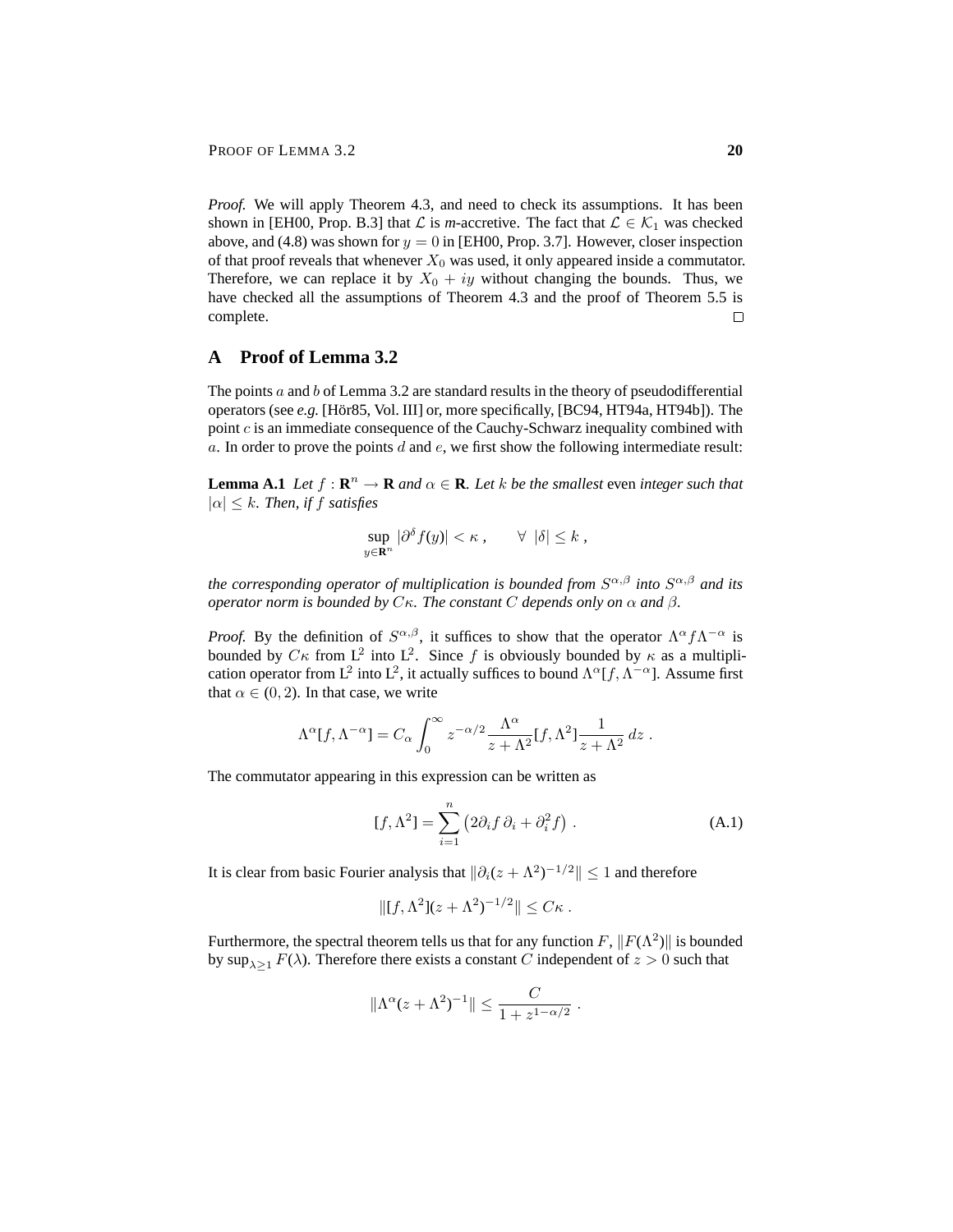Combining these estimates shows the claim when  $\alpha \in (0, 2)$ . The case  $\alpha = 2$  follows from the boundedness of  $[f, \Lambda^2]\Lambda^{-2}$ . Values of  $\alpha$  greater than 2 can be obtained by iterating the relation

$$
\Lambda^{\alpha+2} f \Lambda^{-\alpha-2} = \Lambda^{\alpha} f \Lambda^{-\alpha} - \Lambda^{\alpha} [f, \Lambda^2] \Lambda^{-\alpha-2} .
$$

Using (A.1), the fact that  $\partial_i$  commutes with  $\Lambda$ , and the fact that  $\partial_i \Lambda^{-2}$  is bounded, we can reduce this to the previous case, but with two more derivatives to control. The case  $\alpha$  < 0 follows by considering adjoints. This concludes the proof of Lemma A.1.  $\Box$ 

**Remark A.2** Since the direct and the inverse Fourier transforms both map  $S^{\alpha,\beta}$  continuously into  $S^{\beta,\alpha}$ , the above lemma also holds for bounded functions of  $\partial_y$  and not only for bounded functions of y.

We are now ready to turn to the

**Proof of point** *d*. Let  $X \in \text{Pol}_k^N$ . We first consider  $\gamma \in (-2, 0)$ . Since, in Fourier space,  $\Lambda^2$  is a multiplication operator by a real positive function, we can write

$$
[X, \Lambda^\gamma] = C_\gamma \int_0^\infty z^{\gamma/2} \frac{1}{z + \Lambda^2} [X, \Lambda^2] \frac{dz}{z + \Lambda^2} .
$$

In order to bound this expression, we define  $B = [X, \Lambda^2]$ , commute B with the resolvent, and obtain

$$
[X,\Lambda^\gamma]=C_\gamma\int_0^\infty z^{\gamma/2}\frac{\Lambda^{2-\gamma}\,dz}{(z+\Lambda^2)^2}\,\Lambda^{\gamma-2}B+C_\gamma\int_0^\infty \frac{z^{\gamma/2}}{(z+\Lambda^2)^2}[B,\Lambda^2]\frac{dz}{z+\Lambda^2}.
$$

The first term equals  $C'_{\gamma} \Lambda^{\gamma-2} B$  because  $\int_0^{\infty} z^{\gamma/2} x^{2-\gamma} (z + x^2)^{-2} dz$  does not depend on  $x > 0$ . This, in turn, is bounded from  $S^{\alpha,\beta}$  into  $S^{\alpha+1-k-\gamma,\beta-N}$  using  $B \in \text{Pol}_{k+1}^N$ and Lemma 3.2(b). To bound the second term, we rewrite

$$
\int_0^\infty \frac{z^{\gamma/2}}{(z+\Lambda^2)^2} [B,\Lambda^2] \frac{dz}{z+\Lambda^2} = \int_0^\infty \frac{z^{\gamma/2}\Lambda^{1-\gamma}}{(z+\Lambda^2)^2} \cdot \Lambda^{\gamma-1} [B,\Lambda^2] \Lambda^{-2} \cdot \frac{\Lambda^2}{z+\Lambda^2} dz.
$$

The factor  $\Lambda^2(z+\Lambda^2)^{-1}$  is bounded from  $S^{\alpha,\beta}$  into itself, uniformly in z. Using Lemma 3.2(b) as before, we see that the factor  $\Lambda^{\gamma-1}[B,\Lambda^2]\Lambda^{-2}$  is bounded from  $S^{\alpha,\beta}$  into  $S^{\alpha+1-k-\gamma,\beta-N} \equiv S^{\alpha',\beta'}$ . Finally, using Lemma A.1 and counting powers, we see that the first factor has norm bounded by  $O(z^{-3/2})$  for large z and  $O(z^{\gamma/2})$  for z near 0 as a map from  $S^{\alpha',\beta'}$  to itself. This proves the first statement of Lemma 3.2(d) for  $\gamma \in (-2, 0)$ . The case  $\gamma = 2$  follows from  $[X, \Lambda^2] \in \text{Pol}_{k+1}^N$ . All other values of  $\gamma$ can be obtained by repeatedly using the equalities

$$
[X, \Lambda^{\gamma+2}] = [X, \Lambda^{\gamma}]\Lambda^2 + [X, \Lambda^2]\Lambda^{\gamma},
$$
  

$$
[X, \Lambda^{\gamma-2}] = [X, \Lambda^{\gamma}]\Lambda^{-2} - \Lambda^{-2}[X, \Lambda^2]\Lambda^{\gamma-2}.
$$

The second statement of Lemma 3.2(d) can be proven similarly and is left to the reader.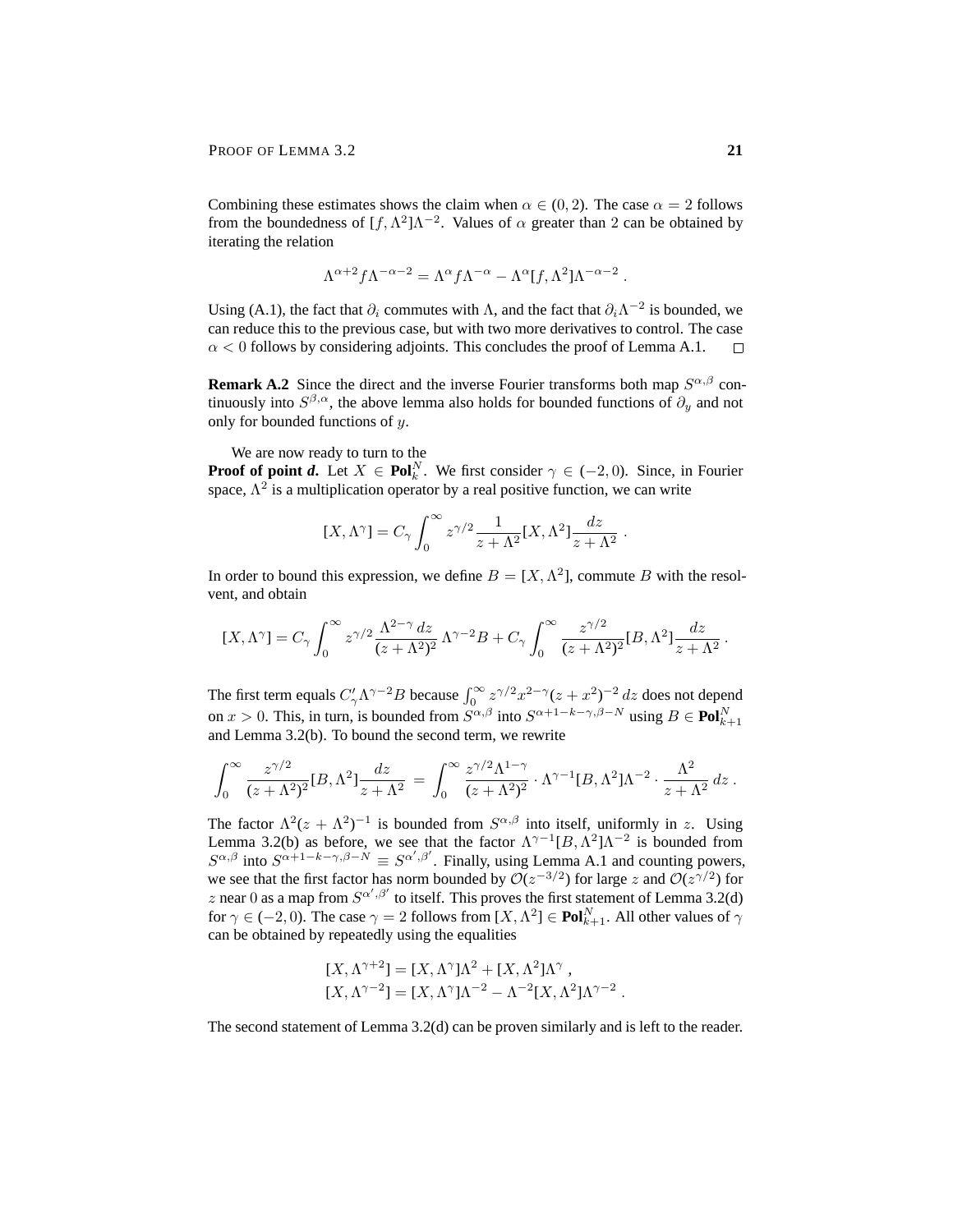REFERENCES **22**

**Proof of point** *e***.** Recall that we want to bound

$$
I = |\langle f, Xg \rangle_{\alpha,\beta} - \langle X^T f, g \rangle_{\alpha,\beta}|,
$$

where  $X \in \text{Pol}_k^N$  and  $X^T$  denotes the formal adjoint (in L<sup>2</sup>) of X. We write this as

$$
I = |\langle [\bar{\Lambda}^{-\beta} \Lambda^{-2\alpha} \bar{\Lambda}^{-\beta}, X^T] \bar{\Lambda}^{\beta} \Lambda^{2\alpha} \bar{\Lambda}^{\beta} f, g \rangle_{\alpha, \beta}|.
$$

The operator appearing in this expression can be expanded as

$$
\begin{split} [\bar{\Lambda}^{-\beta}\Lambda^{-2\alpha}\bar{\Lambda}^{-\beta}, X^T]\bar{\Lambda}^{\beta}\Lambda^{2\alpha}\bar{\Lambda}^{\beta} &= [\bar{\Lambda}^{-\beta}, X^T]\bar{\Lambda}^{\beta} + \bar{\Lambda}^{-\beta}[\Lambda^{-2\alpha}, X^T]\Lambda^{2\alpha}\bar{\Lambda}^{\beta} \\ &+ \bar{\Lambda}^{-\beta}\Lambda^{-2\alpha}[\bar{\Lambda}^{-\beta}, X^T]\bar{\Lambda}^{\beta}\Lambda^{2\alpha}\bar{\Lambda}^{\beta} \end{split}
$$

The first term belongs to  $\text{Pol}_{k-1}^N$  by inspection, and the required bound follows at once from Lemma 3.2(b,c). A similar remark applies to the last term. The second term is similarly bounded by using Lemma 3.2(d,b,c). This concludes the proof of Lemma 3.2.  $\Box$ 

### **References**

- [BC94] J.-M. BONY and J.-Y. CHEMIN. Espaces fonctionnels associés au calcul de Weyl-Hörmander. Bull. Soc. Math. France 122, no. 1, (1994), 77-118.
- [EH00] J.-P. ECKMANN and M. HAIRER. Non-equilibrium statistical mechanics of strongly anharmonic chains of oscillators. *Comm. Math. Phys.* **212**, no. 1, (2000), 105–164.
- [EPR99a] J.-P. ECKMANN, C.-A. PILLET, and L. REY-BELLET. Non-equilibrium statistical mechanics of anharmonic chains coupled to two heat baths at different temperatures. *Comm. Math. Phys.* **201**, (1999), 657–697.
- [EPR99b] J.-P. ECKMANN, C.-A. PILLET, and L. REY-BELLET. entropy production in nonlinear, thermally driven hamiltonian systems. *J. Stat. Phys.* **95**, (1999), 305–331.
- [HN02] F. HÉRAU and F. NIER. Isotropic hypoellipticity and trend to equilibrium for the Fokker-Planck equation with high degree potential, 2002. Preprint.
- [Hör85] L. HÖRMANDER. *The Analysis of Linear Partial Differential Operators 1–IV.* Springer, New York, 1985.
- [HT94a] D. HAROSKE and H. TRIEBEL. Entropy numbers in weighted function spaces and eigenvalue distributions of some degenerate pseudodifferential operators. I. *Math. Nachr.* **167**, (1994), 131–156.
- [HT94b] D. HAROSKE and H. TRIEBEL. Entropy numbers in weighted function spaces and eigenvalue distributions of some degenerate pseudodifferential operators. II. *Math. Nachr.* **168**, (1994), 109–137.
- [Kat61] T. KATO. A generalization of the Heinz inequality. *Proc. Japan Acad.* **37**, (1961), 305–308.
- [KS59] M. A. KRASNOSEL'SKIĬ and P. E. SOBOLEVSKIĬ. Fractional powers of operators acting in Banach spaces. *Dokl. Akad. Nauk SSSR* **129**, (1959), 499–502.
- [RBT00] L. REY-BELLET and L. E. THOMAS. Asymptotic behavior of thermal nonequilibrium steady states for a driven chain of anharmonic oscillators. *Comm. Math. Phys.* **215**, no. 1, (2000), 1–24.